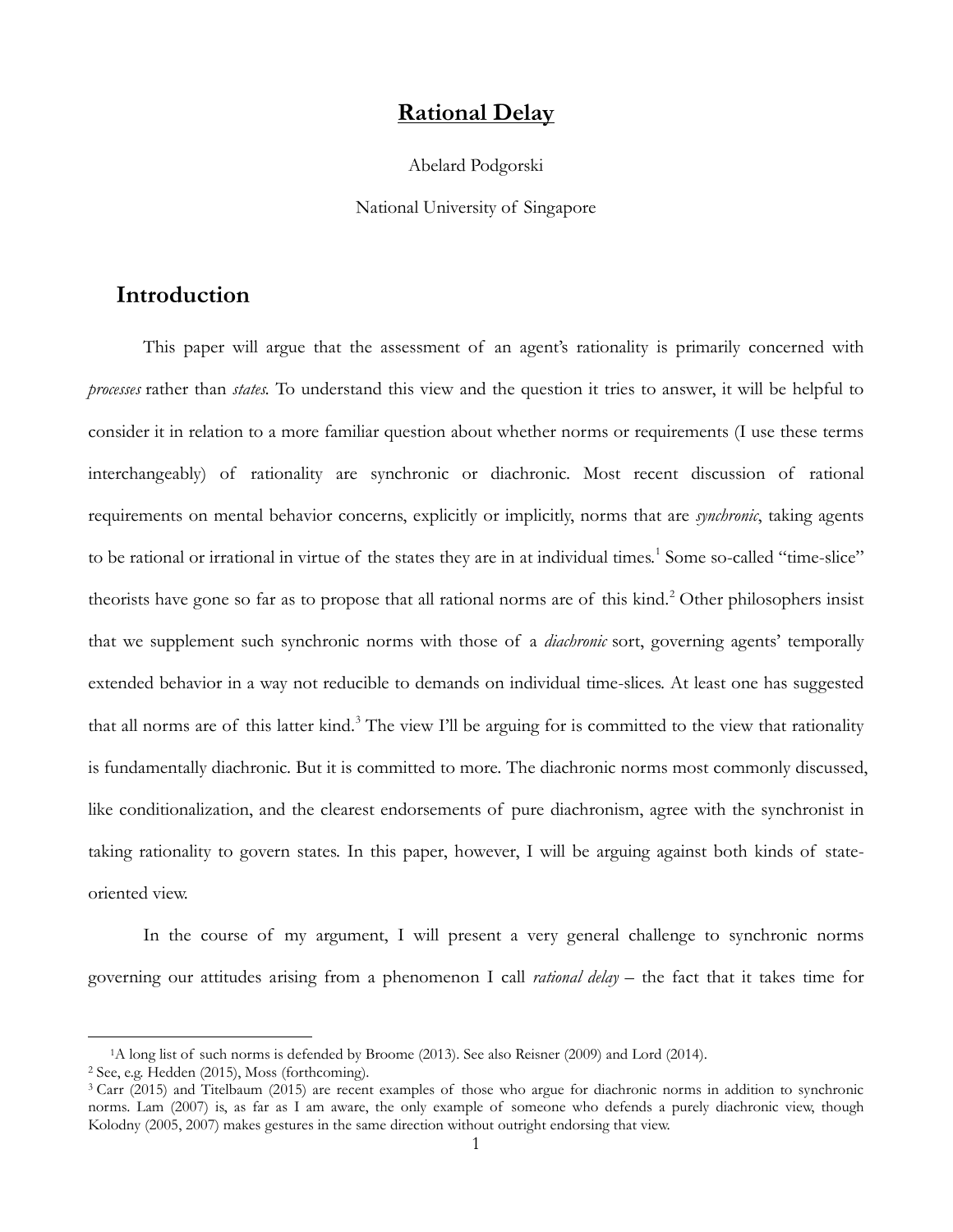agents like us to update our attitudes in response to changes in our mental state. But I will go on to argue that the closest *diachronic* replacements for these norms, including those diachronic norms commonly defended in the literature, also fail to adequately account for this phenomenon. Defenders of diachronic norms, I suggest, have failed to appreciate a crucial distinction that applies to diachronic norms – these norms can be, like synchronic norms, *state-oriented*, concerned with which (possibly intertemporal) combinations of states or attitudes the agent has at various times, or they can be *process-oriented,* concerned fundamentally with the operations of mental processes such as reasoning or consideration. The conceptual space, consequently, will distinguish at least three types of norms – *synchronic state-oriented* norms, *diachronic state-oriented* norms, and *diachronic process-oriented* norms. Those who propose diachronic requirements (Kolodny (2005, 2007), Reisner (2009)) or whose views are ambiguous between synchronic or diachronic readings (Way (2009)) share with the synchronists the more general state-oriented approach as common ground.[4](#page-1-0) Ultimately, I will argue, only a system of norms in the *third* category, process-oriented norms, promises an adequate solution to the problem of rational delay.



<span id="page-1-0"></span> $4$  Kolodny characterizes his view as one about process norms, but as I'll argue in section 3.1, this is a result of conflating the state/process distinction with the synchronic/diachronic distinction. Because it concerns the relationship between an agent's earlier states and later states, it counts as a state-oriented view in the sense relevant to this paper.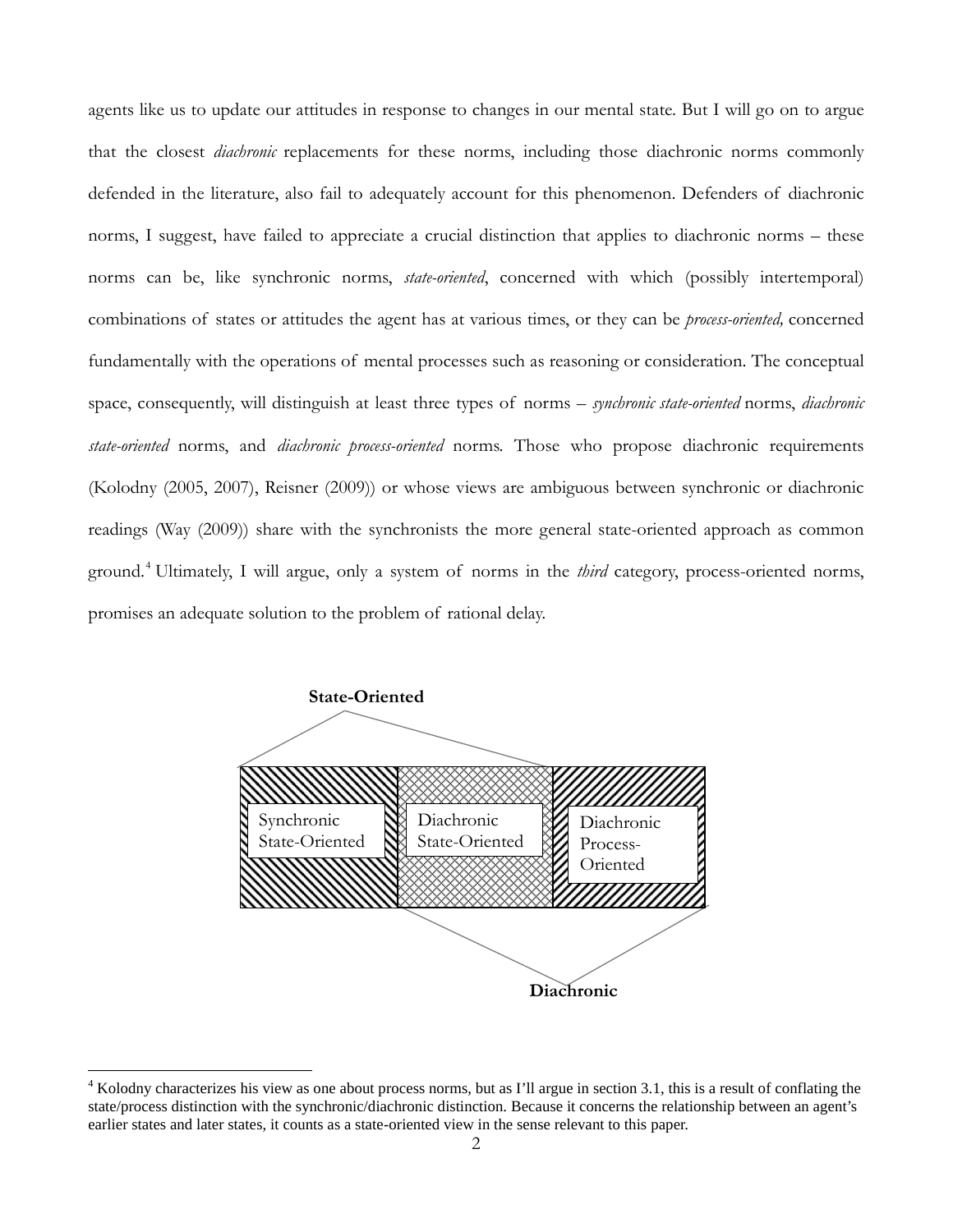We will get a better understanding of this tripartite distinction later in the paper, but a quick gloss will be helpful. For the defender of a synchronic state-oriented picture of rationality, being rational is being rational *at each individual time*, where this is a matter of having ones' attitudes and reasons at that time related to each other in the right ways. The norm of belief consistency, which demands that at each time, an agent not hold beliefs that are inconsistent with each other, is a paradigmatic norm of this sort. A proponent of diachronic, state-oriented norms holds that rationality is not just about having ones' attitudes and reasons stand in the proper relations at individual times, but that sometimes, rational norms govern the relation between states or attitudes held at two or more times. Conditionalization, which holds that an agent's credal state at one time must stand in the right relation to her credal state at earlier times (in particular, that her credence in P, once she has evidence E, is equal to her prior conditional credence in P/E), is a paradigmatic example from this class. Finally, process-oriented norms place demands directly on an agent's processes and not the mere relations between attitudes. An example of this sort of norm would be the following norm on the process of *consideration*: When considering whether P, one is rationally required to take into account only the evidence for and against P, and conclude by believing P only if the evidence considered sufficiently favors P.

This paper is structured as a progressive march rightwards across our diagram, motivated by an attempt to adequately characterize the rationality of agents who exhibit rational delay. In the first part, I will argue that a synchronic state-oriented account of norms governing the relations between our attitudes treats anyone who takes time to update our attitudes as irrational, and that this is a consequence we should reject. In the second part, I argue that a fully-spelled out diachronic state-oriented approach to those norms will either fall to modified versions of the objection from rational delay or else bear an explanatory burden best met by understanding such requirements as the mere shadows of norms on processes. In the third and final part, I will sketch what a plausible process-oriented picture might look like, and the distinctive way it handles problems that plague the state-oriented views.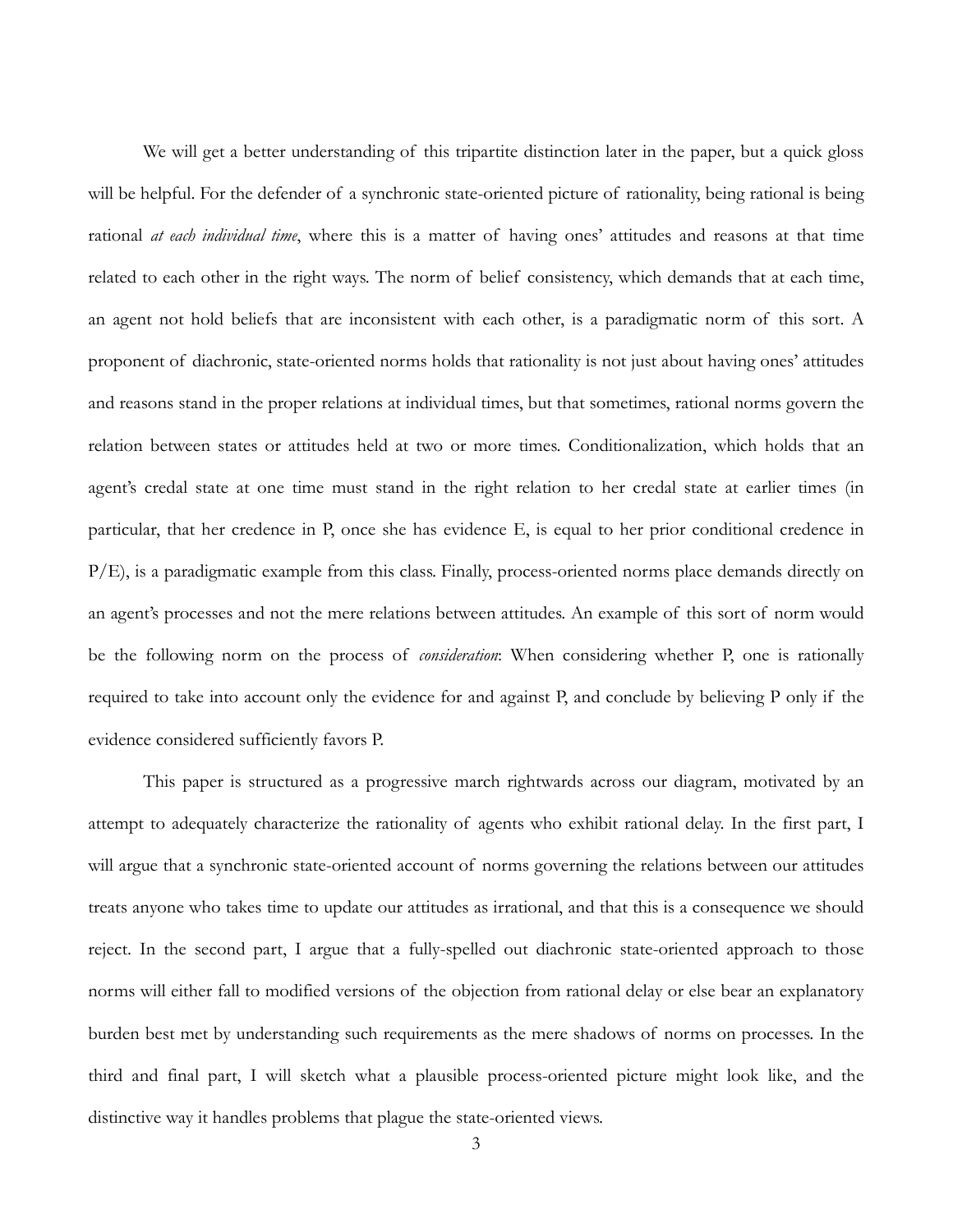Throughout, I will be relying on ordinary intuitive judgments about what limited agents can be rationally required to do. While I do not mean to be assuming any specific background view about the nature of rationality, there is a strain of thought that takes rational norms to be 'ideals' of a very strong sort (Christensen (2005, 2007), Broome (2013)), unconstrained by most of our cognitive limitations, which will resist those judgments; I doubt what I have to say here will be sufficient to dislodge someone from this theoretical alignment. Insofar as the judgments to which I appeal are pretheoretically attractive, they lend credence to the view I propose, but a full assessment of the virtues and vices of various higher conceptions of the nature of rationality is beyond the scope of this paper.

As a final note: I will understand rational norms as providing conditions under which *agents* are irrational. However, the norms I will discuss are sometimes framed instead as giving conditions under which *beliefs* or other mental states are irrational. I will be operating under the natural assumption that if an agent's beliefs or other mental states are irrational, this is a respect in which the agent herself is irrational.

#### **1.1** – **Synchronic State-Oriented Norms**

Although my ambition is to say something very general about rational norms governing our attitudes, I will begin by narrowing our focus, and consider a specific and important kind of norm – one tying our attitudes to the *reasons* we have favoring those attitudes. These are sometimes called norms of substantive rationality and distinguished from coherence or structural requirements, which concern the relationship between different attitudes, rather than between attitudes and reasons.<sup>[5](#page-3-0)</sup> Looking at reasons norms will allow us to see in a particularly vivid way the structure of the argument from rational delay, and I will later explain how the argument can be extended to other norms in the synchronic class. Most philosophers accept that the behavior of rational agents reflects *some* kind of connection between our attitudes and the reasons for them<sup>[6](#page-3-1)</sup>, and if we are thinking *synchronically*, a formulation like the following

<span id="page-3-1"></span><span id="page-3-0"></span><sup>&</sup>lt;sup>5</sup> This distinction, or something like it, can be found in Broome (2013) Scanlon (2007), and Worsnip (forthcoming), among others. It is worth noting that the debate between synchronists and diachronists has typically been over so-called 'structural' norms, but the distinction applies just as well to substantive reasons requirements.

<sup>6</sup>See, e.g. Lord (2014), Way (2009).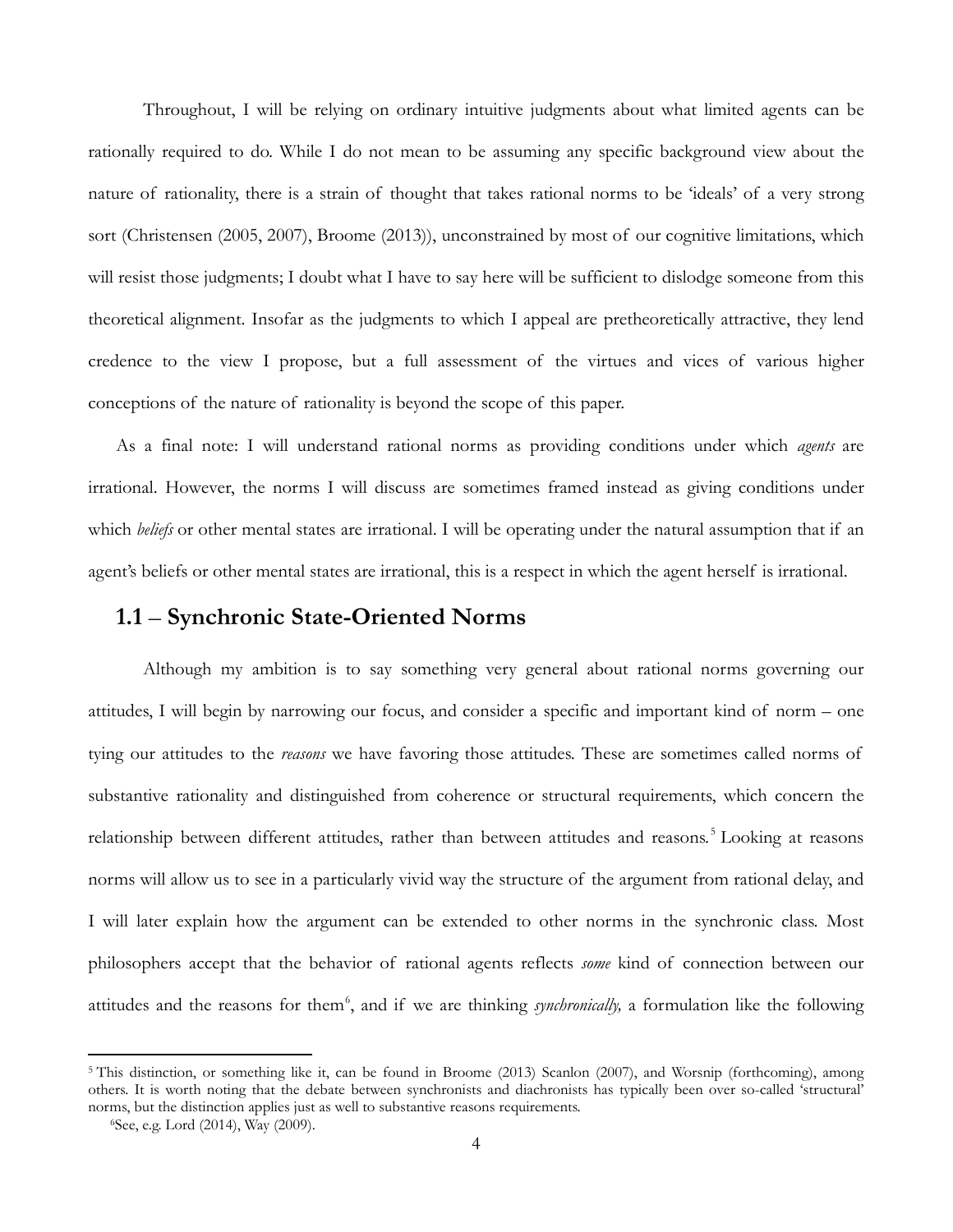naturally presents itself:

 $\overline{a}$ 

Synchronic State-Oriented Reasons (SSR): If an agent's reasons<sup>[7](#page-4-0)</sup> favor attitude X at t, she is rationally required to have X at t. If her reasons disfavor attitude X at t, she is rationally required not to have X at t.*[8](#page-4-1)*

This norm is state-oriented because it governs a *state* of the agent, something she may or may not be in at a particular time, in this case her having or lacking an attitude, in contrast to a *process*, a dynamic activity which unfolds *over* time, like reasoning.<sup>[9](#page-4-2)</sup> It is synchronic because it is wholly concerned with features of her time-slices individually – each violation occurs purely in virtue of her attitudes and reasons at some particular time. A common narrow version of this norm takes beliefs as the relevant attitude, and evidence as the kind of reason relevant to that attitude<sup>10</sup>, but it may be applied just as well to reasons for intention, desire, gratitude, or other attitudes on which reasons might bear.

We expect a complete picture of rationality to provide some account of our relation to our reasons. Indeed, some have suggested that there is nothing more to rationality than this relation, and that other norms are simply derivative (Lord 2013). I will begin by arguing that this connection is not best captured in synchronic terms. I do not mean to suggest that those in the literature who have discussed reasons norms would, on reflection, commit themselves to a synchronic interpretation, though it is the most natural one when no reference to different times is made explicit – they may simply not have had issues of time at the

<span id="page-4-0"></span><sup>7</sup>To give SSR the fairest shake, these reasons should be understood as reasons that are, in some sense, available to the agent (to exclude reasons that stem from facts about the world to which the agent has no access and which do not plausibly bear on their rationality), as 'normative' or justifying reasons (in contrast to merely motivating reasons), and also as reasons 'of the right kind' (to exclude, for instance, Pascalian reasons for belief).

<span id="page-4-1"></span><sup>8</sup>This principle takes what is sometimes called a "narrow-scope" form. Because the problem I will put forth depends only on claims about the conditions under which agents are irrational, and wide and narrow scope versions of these norms have identical implications for this (as noted in Kolodny (2007)), what I have to say will apply equally to both kinds of formulation. This is not to say that the distinction between wide and narrow scope has no interesting relation to question of whether norms are synchronic or diachronic. Lord (2013) and Worsnip (2015) have argued, for instance, that there are problems combining a wide-scope view with a diachronic approach, at least while preserving the motivations for the former.

<span id="page-4-2"></span><sup>9</sup>Even if one holds a metaphysical view on which attitudes like belief are ongoing mental *activities*, there is still a distinction between the low-level, self-sustaining activity of believing and the managerial operations of processes like reasoning. We can understand the state-oriented/process-oriented distinction as discriminating between norms governing activities of the former kind from those governing activities of the latter kind.

<span id="page-4-3"></span><sup>10</sup>Hedden (2015) commits explicitly to a synchronic norm of this type.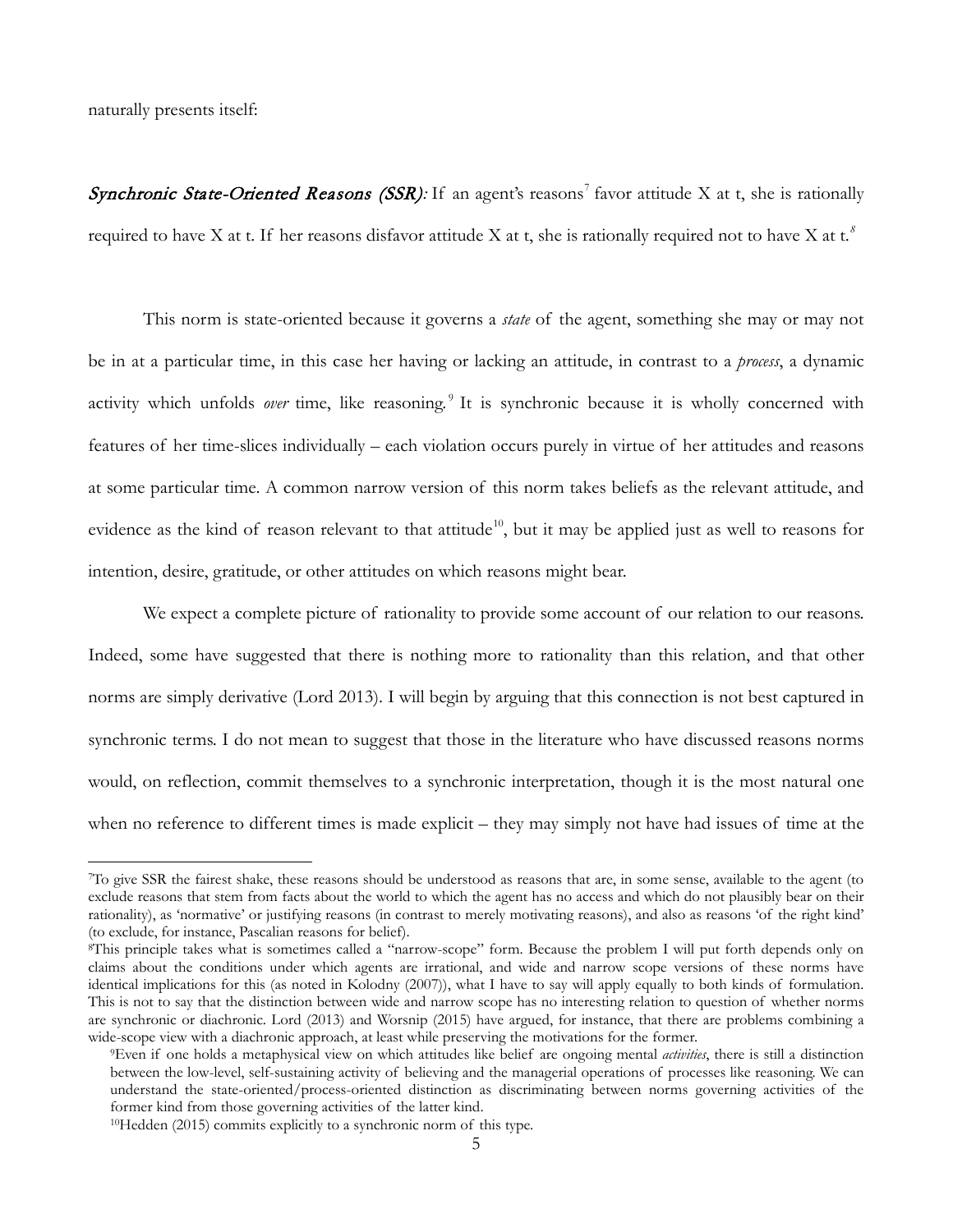forefront of their mind. Nor do I mean to prejudice the case against synchronic norms in general by considering this one example. Other synchronic norms may be more plausible for independent reasons. But once we understand *why* the synchronic version of the reasons norm fails, we will be in a position to see wider implications for the rational landscape.

# **1.2** – **Rational Delay**

The problem with norms like SSR, I claim, is that they have misguided implications about the rationality of agents like us when we update our attitudes. In particular, I want to focus on the ways that updating is extended in time.

Notice that it often takes a considerable amount of time, upon being introduced to new reasons, for our attitudes to be fully updated. This is for a number of reasons. We have to notice, consider, and evaluate the considerations that bear on the change in attitude. Moreover, when the reasons just been introduced are substantial, or when they have extensive implications, we do not take them into account all at once. Instead, we reason in *steps*, working through the changes in our attitudes bit by bit, starting from the most salient or pressing updates and then moving outward.

To see this in action, consider a case where someone gains reasons that warrant a significant revision in their attitudes. Imagine Othello learns that Iago, someone that he has long trusted, has in fact been manipulating and deceiving him on a grand scale in order to get him to falsely believe his friends have betrayed him and his wife has been unfaithful. This gives Othello reason to change all sorts of beliefs that he may hold on the basis of Iago's testimony, the beliefs he holds on the basis of *those* beliefs, his attitudes of trust and respect and gratitude towards Iago, and his attitudes towards other people, like his wife Desdemona, whose relationships with him have been colored by Iago's manipulations. It takes him time to appreciate all the bearing this new information has on his beliefs. He gradually approaches this new mental consensus, starting with the things that are more important or more noticeable or more recent, and only later noticing implications that are more obscure. He may recognize right away that he should abandon his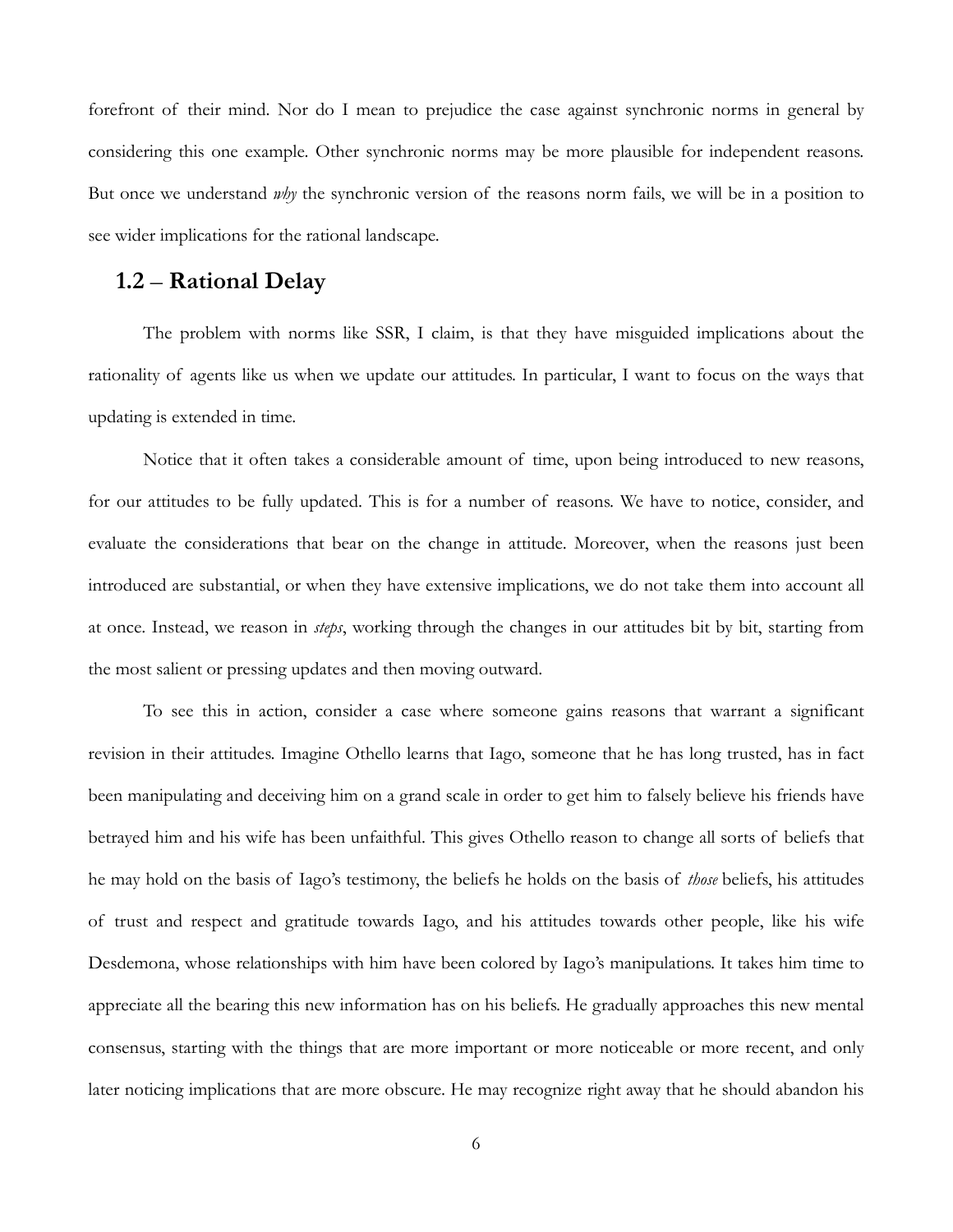intention to kill Desdemona. But it may take a long time before he realizes that he misinterpreted a recent innocent dinner comment because of his misinformation. If Iago's testimony infects much of Othello's views about the world, it won't be mere moments, or even mere hours, before Othello has scrubbed his beliefs clean of Iago's influence – it could take days or weeks. And we needn't imagine that Othello is particularly slow or particularly stupid in order for this process to be quite drawn out indeed.

SSR entails that anyone in Othello's position is failing rationally. For it tells us that any time one has reasons without having the attitudes those reasons favor, one is being irrational. And this will be true of Othello from the moment he gains new reasons to the moment he's pruned the last leaf in his tree of attitudes. Indeed, the only way that Othello can be rational according to SSR is if all of his beliefs, intentions, and other attitudes change *simultaneously* with him learning of Iago's treachery.<sup>11</sup>

This consequence is extremely counterintuitive. As long as Othello is being conscientious in updating his attitudes as they become salient, we typically think he is behaving fully rationally. Certainly he doesn't seem irrational merely in virtue of taking *any time at all* to update his attitudes. So cases of rational delay are at least prima facie counterexamples to principles like SSR. And I think we can press this counterintuitiveness further in at least two ways. First, the sort of behavior called for by SSR is *psychologically impossible* in a way that makes it objectionably demanding. Second, it is incompatible with our attitudes being *responses* to our reasons.

#### **1.3** – **Demandingness**

 $\overline{a}$ 

The criticism I've given involves an accusation that SSR is in a certain respect too demanding. But demandingness objections to normative principles come in many forms, and I think it's important to distinguish this objection from other superficially similar worries one may have, to see why it is especially

<span id="page-6-0"></span><sup>11</sup> One might resist this argument by suggesting that something doesn't become a reason, or a reason the agent *possesses* immediately when it is learned, but only when it has been processed and its implications drawn out. But I think this is a very unpromising move. In order to avoid the problem, a defender of this strategy will have to claim that an agent gains a reason for an attitude only once the attitude has been formed. Anything earlier than this still comes with a delay. This gets things entirely backwards, however. Othello comes to believe the consequences of the information he's learned *because* of the reasons he has to do so – he does not come to have those reasons in virtue of forming those beliefs. Thanks to an anonymous reviewer for suggesting this line of defense.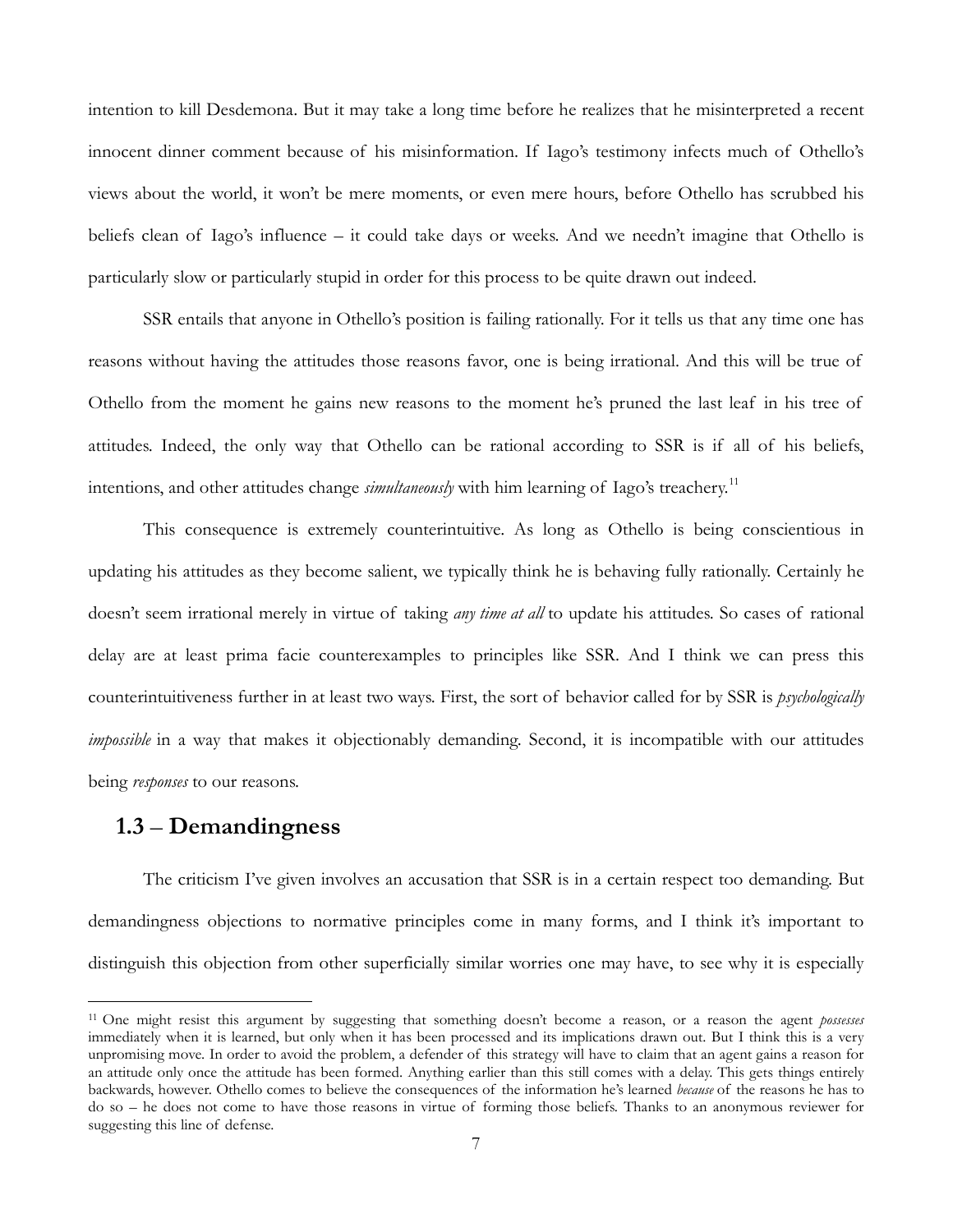difficult to set aside.

Sometimes, views like utilitarianism in ethics are accused of being too demanding for requiring too much personal sacrifice, or too much attention from the agent to one kind of value at the expense of others, or because it's unrealistic to expect agents to be motivated to satisfy them. The objection from rational delay is not an objection of this sort. An agent will fall short of SSR no matter how much effort, attention, and motivation they direct towards the goal of full rationality – it is not a question of values or of motivation or of virtue. Humans do not have the *psychological ability* to responsibly satisfy the norm, even in the short run, because we do not have the capacity to change wide swathes of our attitudes concurrently with gaining reasons to do so. So SSR is not overdemanding merely in the way a command to give all one's possessions to charity is overdemanding. We have the ability to follow the latter, however difficult or rare it might be. The obstacle to our satisfying SSR is much more fundamental. We have no psychological mechanism available to us by which our attitudes, in general, shift simultaneously with the reasons for them. So at best, we would satisfy SSR only if our attitudes changed concurrently by coincidence. And this would not be rational.

# **1.4 – Reasons-Responsiveness**

We can say a little more about what would be wrong with an agent whose attitudes happened to change concurrently with their reasons. While their attitudes might *match* their reasons, they would not be *responses* to their reasons. This brings out a second facet of the problem of rational delay. Even if we did not have the cognitive limitations that make updating so time-consuming, and even if our attitudes could change instantly and all at once, our attitudes are formed *in response* to the considerations we have received. And so they will always *follow* whatever it is they are responding to.

Whether this is a matter of metaphysical or merely psychological necessity will depend on the outcome of disputes over whether simultaneous causation (through, for instance, quantum entanglement)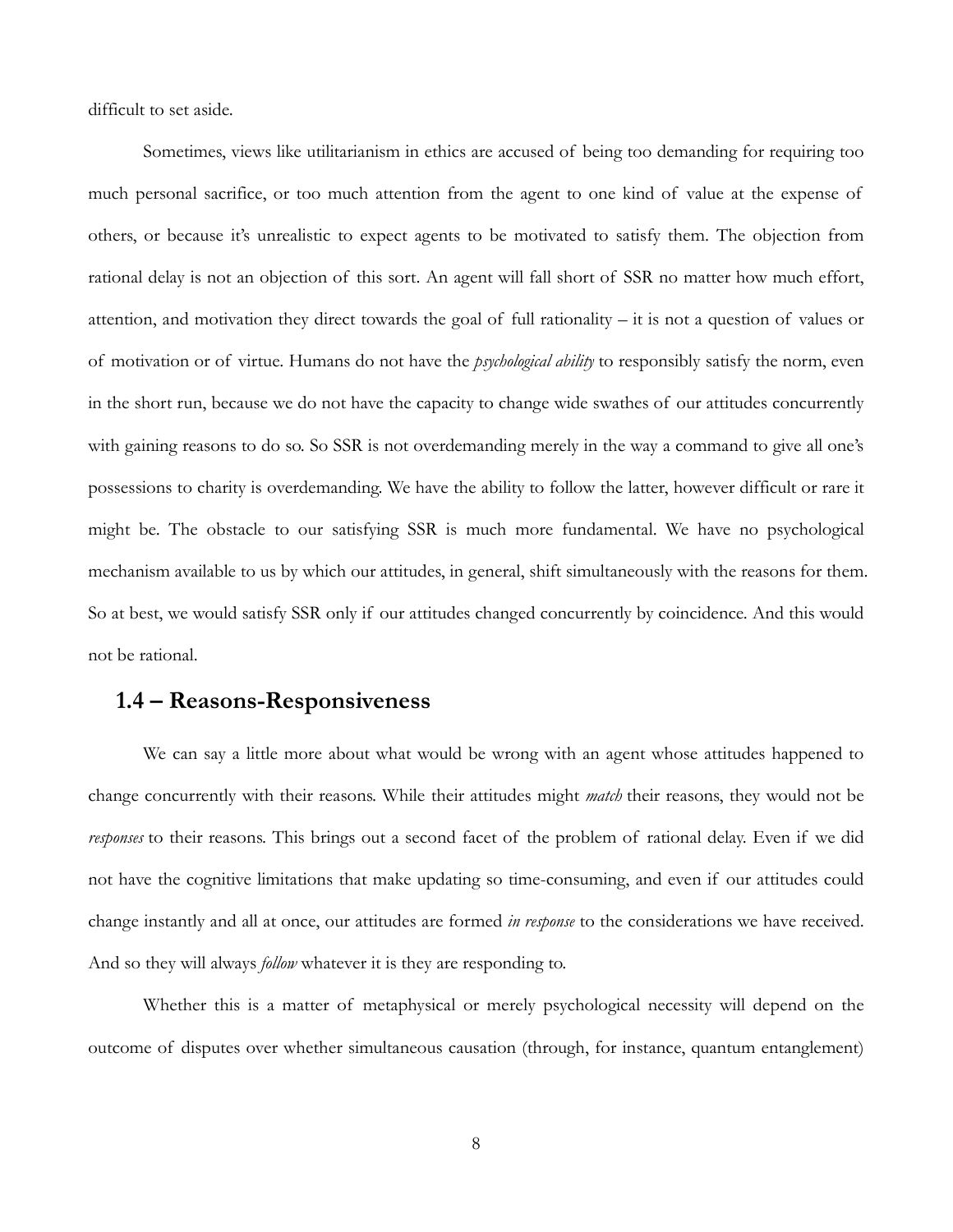is metaphysically possible.<sup>[12](#page-8-0)</sup> It will suffice here to note that wherever one comes down on that controversy, updating our whole mental state simultaneously with gaining reasons to do so, as a response to those reasons, is not a causal power available to the human mind, and this psychological impossibility is enough to threaten SSR.

This means our failure is not something that could be rectified by making us a little, or even a lot faster, or smarter. According to SSR, no matter how fast we update our beliefs, we are going to end up being irrational to some extent – even if we react *instantly* to our new reasons, we will be irrational in the moment they arrive. The only way for us to avoid being irrational when presented with new reasons if SSR is true would be for us to change our attitudes at the same time we gain our reasons. But this makes our attitudes no longer responses to our reasons at all. And this is more than a change of degree – a creature which does not respond to the reasons for its attitudes in anything like the way human beings can, but only has its states conveniently covarying as though tied together by a tether with no slack, is a creature whose cognitive behavior is no longer recognizably human, and it seems perverse to treat its behavior as a constraint on us.

I take this to be worrying enough on its own, but it is even worse if we accept some independently attractive auxiliary claims. For an agent to be fully rational, it is generally thought, it takes more than having attitudes that match ones' reasons – the agent must also *base* her attitudes on her reasons.[13](#page-8-1) And many common accounts of the basing relation hold that in order to be based on a reason, an attitude must bear a causal relation to the agent's possession of that reason.<sup>[14](#page-8-2)</sup> If simultaneous causation of the relevant sort is, as I have suggested, metaphysically or psychologically impossible, then some degree of delay turns out to be necessary for proper basing, and is therefore called for by rationality itself.

The assumptions about basing and causation at work in this last argument are controversial, and

<span id="page-8-0"></span><sup>12</sup> See, e.g. Mellor (1995).

<span id="page-8-2"></span><span id="page-8-1"></span><sup>&</sup>lt;sup>13</sup> This comes up commonly as a condition on "doxastic justification" (See e.g. Kvanvig (1990)). But it is also plausible as a condition on rationality, even if there is some theoretical reason to distinguish these two notions.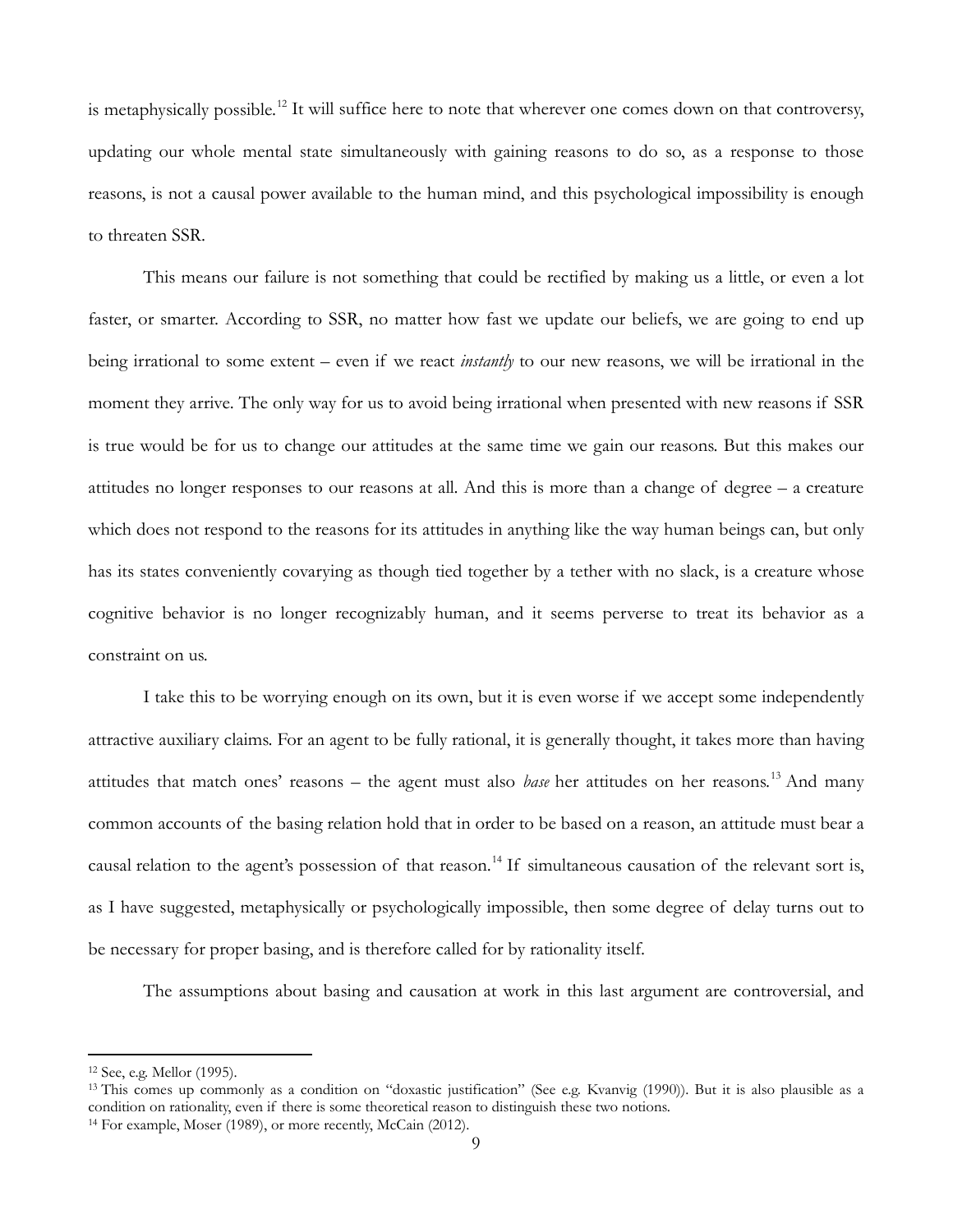there is not space to assess them here, so I would not rest my hat on this version of the problem, but it helps bring out how central our nature as responsive agents is to our rational life.

To further sharpen the point made in the last two sections, consider what it is to *become irrational*. Since irrationality is a position of normative deficiency, to go from being rational to being irrational is in some way to fail normatively, to make some kind of normative misstep. Because human agents generally get their reasons before they get the attitudes those reasons justify, according to SSR, they become irrational at the moment they gain those reasons. But we should not think that for a human agent to gain a reason involves or entails a normative failure. One does not make a mistake, commit an error, or misstep, when one, say, receives new evidence for a proposition one doesn't yet believe. One fails only if one doesn't react to those reasons in the right way. For a synchronic norm like SSR, however, any reaction is already too slow. Consequently, the only way for me to avoid the charge of irrationality is to *avoid getting any new reasons at all*. However enjoyable a life in an empty, soundless, lightless cave sounds, though, it doesn't seem like the sort of thing that should be a precondition for avoiding irrationality.

#### **1.5** – **Closure**

We may now begin to consider how the objection we have raised against SSR can be generalized as an argument against a far wider class of proposed synchronic principles, including structural requirements on attitudes. Consider, for instance, the rational pressure many have thought exists for agents to believe the logical consequences of their beliefs. A first-pass synchronic norm codifying this thought might look like:

*State-Oriented Synchronic Closure:* If Q follows from the beliefs that an agent holds at t, then she is rationally required to believe that Q at t.

But in the same way that in ordinary human behavior, our attitudes are formed *after* we gain the reasons we have for them, we come to believe the consequences of some proposition only after we come to belief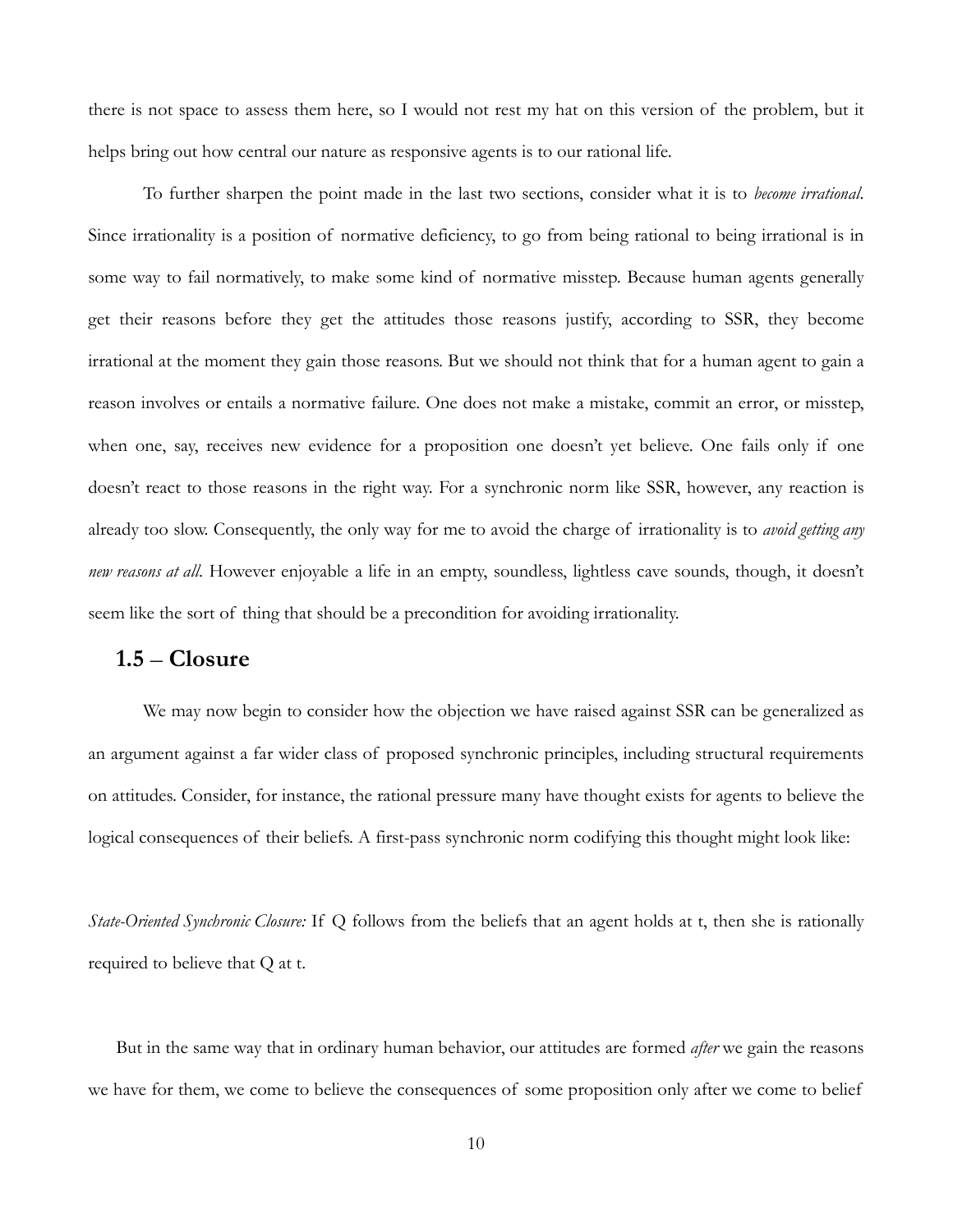the proposition itself. It takes time for those consequences to be *drawn out.* When I acquire a new belief, it can take quite a while before I can recognize the way this new belief interacts with the beliefs I already possess. And any agent who needs any time at all to draw out the consequences of her beliefs will violate the closure principle above. This is, as before, an implausible constraint on rational behavior. Similarly, it follows from this view that anyone who forms any individual new belief without simultaneously forming beliefs in all the consequences of that new belief (something we cannot do) thereby *becomes irrational*. But, again, intuitively, an agent who forms a belief like this on good grounds does not fail normatively.

#### **1.6** – **Weak Synchronic Norms and Why They Don't Help**

That requirements of the form we have considered might be too demanding has been suggested before (Harman (1986), Schroeder (2004), Broome (2013)). But the problem these authors address is not quite the problem raised here. They are worried by the fact that a norm like closure implies that a rational agent must believe *all* the consequences of their beliefs. There are, of course, an infinite number of logical consequences of any given set of beliefs, and having an infinite number of beliefs is plausibly psychologically or even physically impossible. Even if it is not, Harman suggests that limited cognitive agents like us should avoid the "mental clutter" of useless information; we have to prioritize what's important. So some limits, these authors conclude, should be placed on *which* logical consequences there is rational pressure to accept. Similar concerns might be raised for a norm like SSR, given the wide range of attitudes upon which our reasons might bear. This kind of worry is distinct, however, from our worry, which concerns the *time* that it takes to draw those consequences out.

Since the objection I have given is also a kind of overdemandingness objection, though, it might be hoped that some weakening of the sort these authors suggest could help the synchronic view. There are of course countless qualifications one might add to the principles discussed and I cannot consider them all here. But here are some natural candidates.

First, we might add to the antecedent of our principles something like a condition that the agent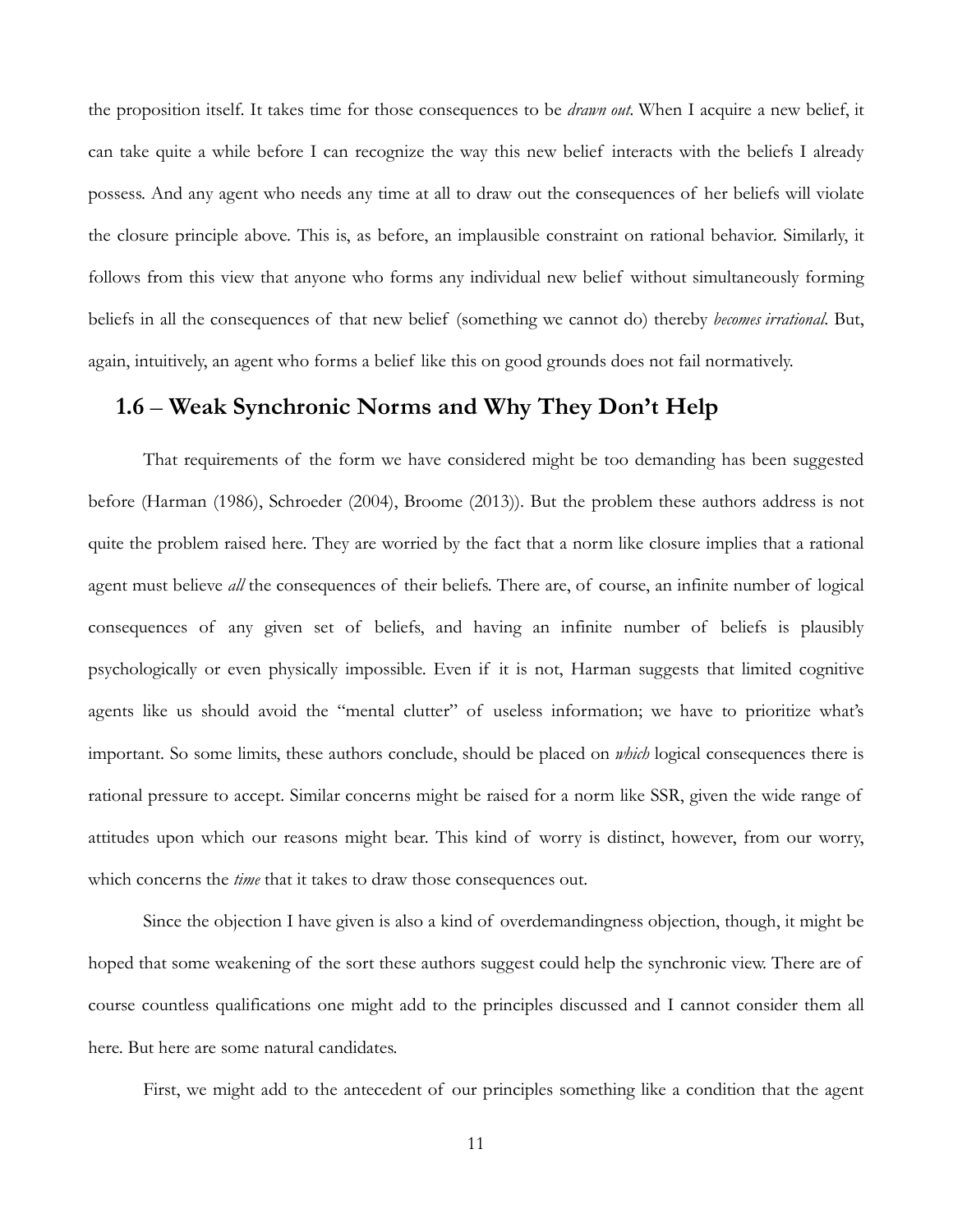*cares* about the question (Broome (2013)). So a modified version of closure might read "If Q follows from the beliefs that an agent holds at t, *and the agent cares about whether Q,* then the agent is rationally required to believe that Q at t". This makes the principle less demanding, since it takes strictly more to violate the requirement.

Or instead of adding a conative attitude like caring, we might limit the antecedent of the closure norm to those beliefs of which the agent is *aware.* Or perhaps we should limit our principle to *explicit attitudes* only (Harman (1986)) or attitudes that we are now *actively considering* (Schroeder (2004)). These qualifications can be understood as ways of adding conditions of *salience*, and all of them make it easier for cognitively limited agents to satisfy the demands of rationality.

I think there is something right about the line of thought these modifications reflect. Our implicit attitudes and hidden reasons are so numerous, and so deeply buried, that norms requiring strict and broad sensitivity to them all will be far too demanding for us to satisfy. Unfortunately, while the rational delay objection is especially visible when applied to strong norms like the unmodified SSR and closure norms, it cannot be avoided with the synchronic strategy of incorporating these kinds of weakening conditions.

This is because adding conditions of caring or salience or explicit consideration to the antecedent of the norm of closure (or SSR) does not change the fact that in normal, intuitively rational attitude updating behavior, the antecedent gets satisfied *before* the consequent. Not only do we form beliefs before we draw out their consequences, but we are aware of those beliefs, care about whether the consequence is true, or have considerations become salient to us in some other way before we go about forming the new beliefs as well. The salience or awareness is a *trigger* for the formation of the consequent attitude and so occurs prior in time.

To further press the point, we can imagine a case where the only thing an agent is missing to count as irrational according to the modified closure norm is the added antecedent qualification. That is, perhaps they have beliefs that entail Q, lack the belief that Q, but do not care, are not aware of the beliefs, are not actively considering whether Q, etc. But this means that I could *become irrational* merely by becoming aware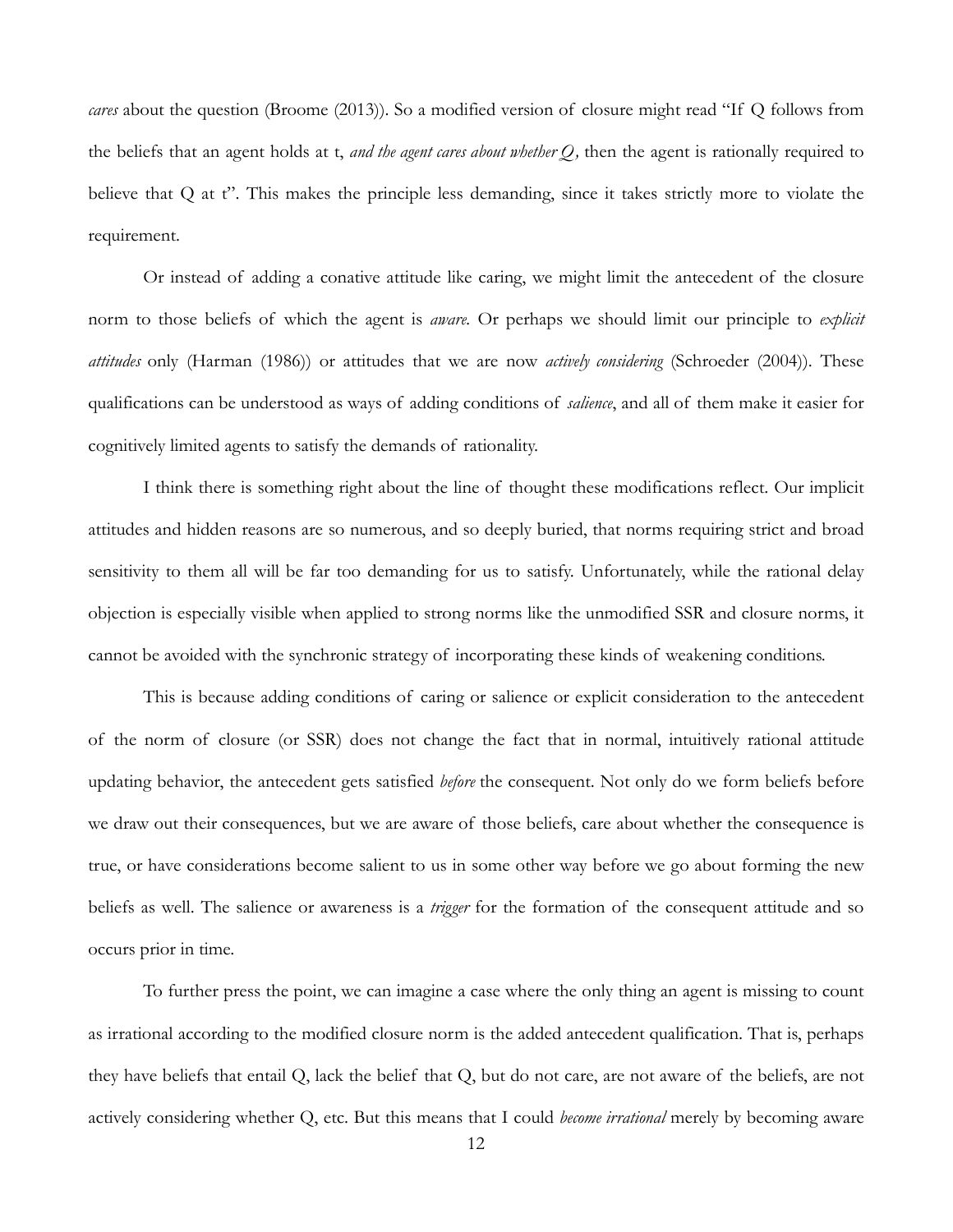of a belief, having it be made salient, beginning to actively consider a question, or starting to care about the matter. But this is not, intuitively, a circumstance in which one fails rationally.

As long as we are considering a conditional norm where, in rational attitude-updating behavior, we have the antecedent attitude before the consequent attitude, as we do whenever the latter is a response to the former, the synchronic approach is vulnerable to our objection, All this suggests that the sense in which SSR and synchronic closure are too demanding is deeper and more serious than the sense indicated by superficially similar complaints. It is a problem that persists even for norms that are qualified in ways that suffice to deal with these other objections.

#### **1.7** – **Generalization**

<span id="page-12-0"></span> $\overline{a}$ 

I've argued, then, that the existence of rational delay is a problem for SSR and synchronic stateoriented closure. But it does not take much work to see that these are just especially striking cases of a much more general problem both with substantive norms relating our attitudes to our reasons, and structural norms relating our attitudes to each other.

In addition to a connection between attitudes and the reasons for them, or between beliefs and their consequences, philosophers have proposed rational requirements tying together:

1) Your belief that you ought to X and the intention to X.

2) Your (intention to X and belief that Ying is necessary for Xing), and the intention to Y.

3) Your (conditional credence  $\epsilon$  in Q given P and your certainty that P), and the same credence  $\epsilon$  in Q.

4) Your belief that rationality requires you to have attitude A and A.<sup>[15](#page-12-0)</sup>

Each of these has a natural synchronic, state-oriented interpretation which judges an agent irrational whenever they have the attitude(s) on the left without having the attitude on the right. For

<sup>15</sup>I don't suggest this list is exhaustive, but it is representative. Versions of many of these can be found in Broome (2013).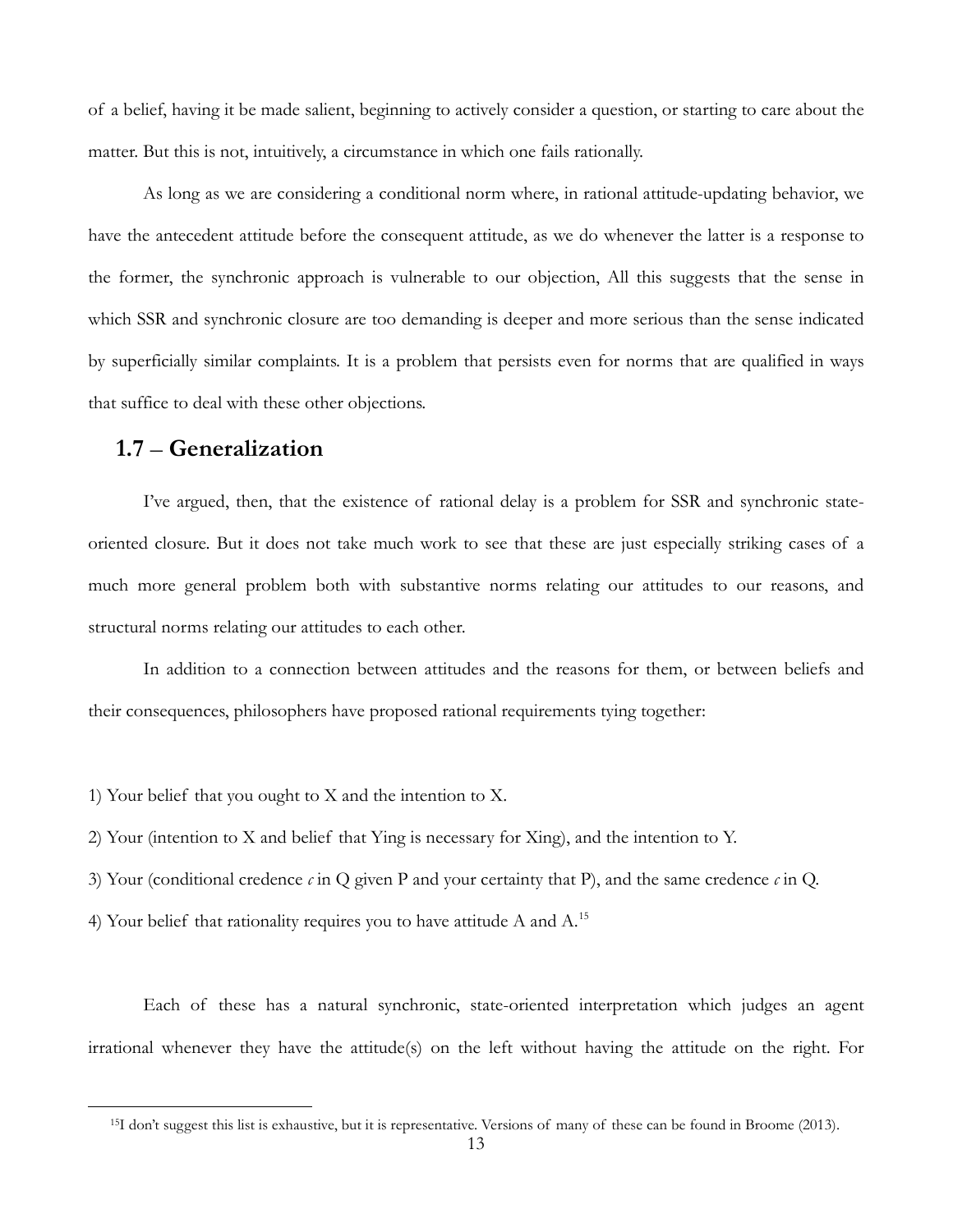instance, the first would give us:

**Synchronic State-Oriented Enkrasia**: An agent is rationally required, if she believes that she ought to X at t, to intend to X at t.

But notice that each of these shares the key features of SSR which made it vulnerable to the objection from rational delay. In each case, in ordinary updating cases, we acquire the attitude on the left (we'll call it the *antecedent* attitude), before acquiring the attitude(s) on the right (the *consequent* attitude), and acquire the latter as a response to the former. As long as we acquire the attitude on the right in a diligent and timely way, it is likewise intuitive that we are not irrational. And it is again implausible that coming to have the attitude on the left before the attitude on the right is a way of failing normatively, and therefore of becoming irrational. This is enough to reconstruct the rational delay argument in its full glory.

Someone dedicated to the preservation of synchronic norms might, at this juncture, suggest that all of the norms so far discussed have something in common – they all involve consequent attitudes that are *called for,* in some sense, by antecedent attitudes or reasons, and therefore try to capture the pressure there is to *add* to our stock of attitudes by identifying a problem with holding the antecedent without the consequent.<sup>[16](#page-13-0)</sup> Not all synchronic norms that have been proposed have this structure, however. Some, like norms of belief consistency, are rather prohibitions on having certain combinations of attitudes. Perhaps the problem of rational delay is only a problem for norms of the former sort, and the proper jurisdiction of synchronic norms is as these latter sorts of prohibitions.

Unfortunately for the synchronist, the problem of rational delay is not limited to conditional norms of the sort discussed above. Consider a norm of belief consistency, a synchronic interpretation of which might look like:

<span id="page-13-0"></span><sup>&</sup>lt;sup>16</sup> Of course, this way of talking would be anathema to wide-scopers. It is not clear that they could even begin to sensibly draw this kind of distinction.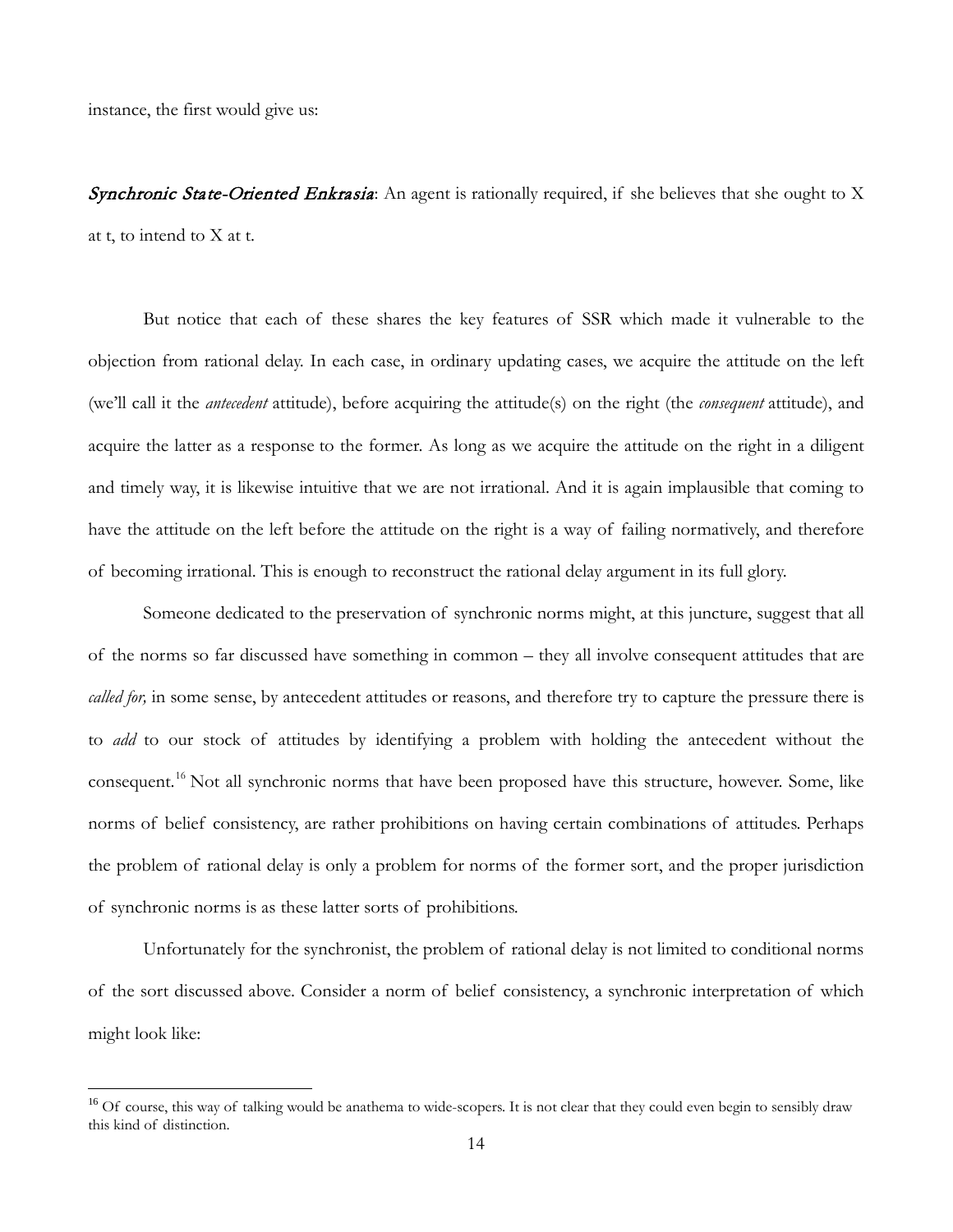*Synchronic State-oriented Consistency (SSC)*: An agent is rationally required, for any inconsistent set of beliefs X and time t, not to have X at t.

But now recall: reflection on the norm of closure suggested that there is no rational failure involved in taking time to draw out logical consequences of newly formed beliefs. It would be perverse to insist that it's rationally okay to take time to draw out  $Q$  as a consequence of a newly formed belief that  $P$ , but not okay to take any time at all in throwing out the belief that not-Q. It is often precisely *because* we have just drawn out Q as a consequence that we are in a position to reject our belief in not-Q. So concerns about rational delay suggest that the rational norm of belief consistency, like the other norms we've discussed, is not synchronic.<sup>[17](#page-14-0)</sup> Similar reasoning will apply to other norms prohibiting combinations of attitudes, like those forbidding incoherent intentions. Just as rational delay is allowed when the formation of one attitude calls for the adoption of another, it is allowed when the formation of one attitude calls for the rejection of another.

# **1.8** – **Putting Things Together**

 $\overline{a}$ 

The problems arise even for these norms in isolation, but it's worth noting how bad they get when we start to put many of these norms together. Every time I gain new reasons, according to one norm, I would have to form simultaneously every attitude supported by those reasons. Not to violate another, any time I form a belief, I would have to simultaneously form every logical consequence of that belief. According to others, every time I form a new belief, or a new intention, I would have to simultaneously

<span id="page-14-0"></span><sup>&</sup>lt;sup>17</sup> A special case of the norm of consistency, a norm prohibiting contradictory beliefs, is a little harder to counterexample using rational delay, because it is more difficult to imagine someone rationally coming to the belief that P without first rejecting the belief that ~P. But I think such cases can be found, when someone rationally comes to the belief that P not through reasoning but through some immediate perception, before recognizing that they already also have the belief that ~P. If such cases are impossible, it seems to me, it is because it's simply not possible to believe contradictions at all, in which case a norm prohibiting doing so would be vacuous. In any case, we expect the pressure against believing contradictions to be of a kind with the more general pressure against believing inconsistencies. If we must look for an alternative to synchronic accounts of the latter, then we should also look for alternatives to the former.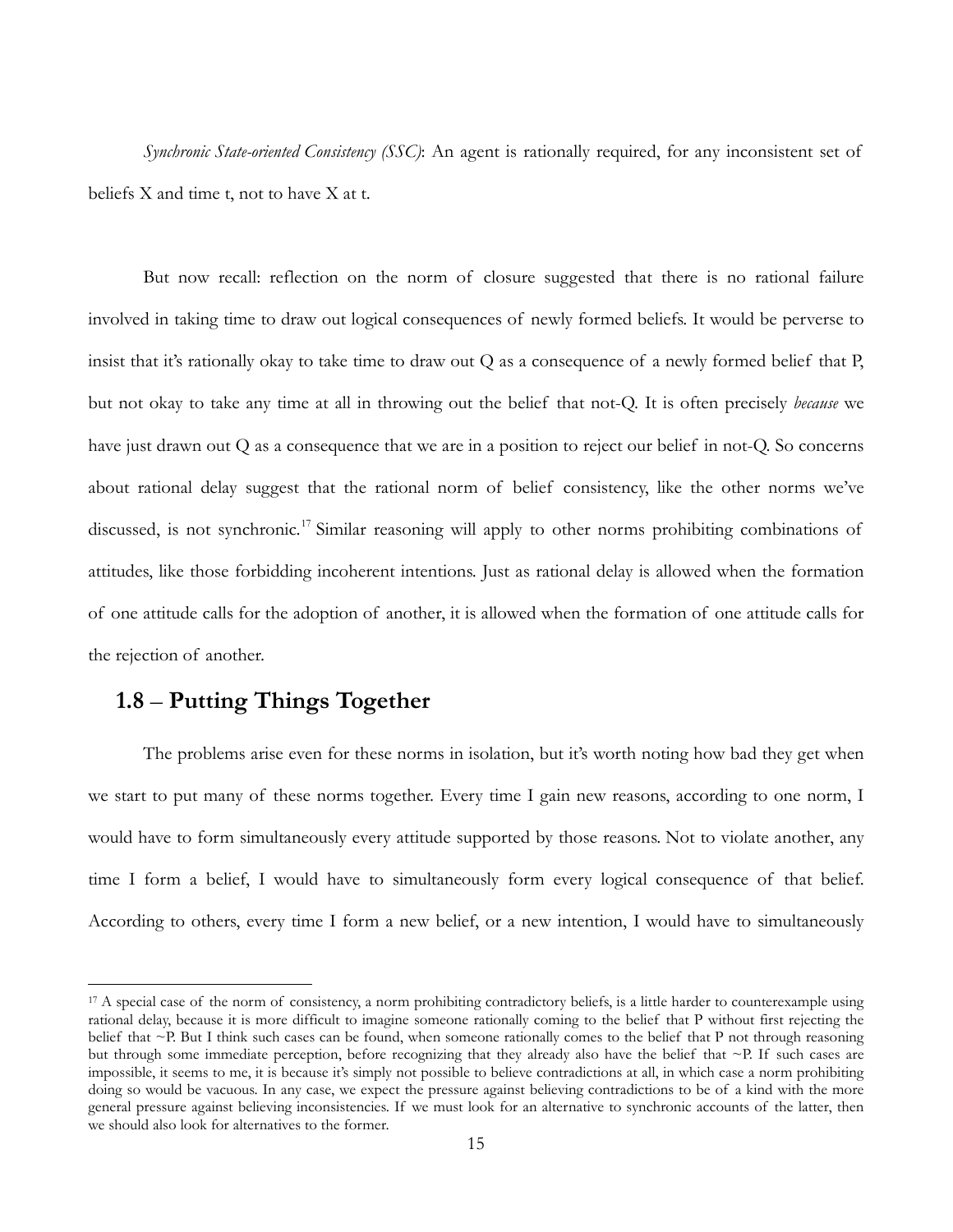form many other intentions which interact with those attitudes. To say that these requirements together are unmanageable is an understatement. Consequent attitudes in one norm might be antecedent attitudes in others, propagating demands which must all be met at once. If I get some evidence that my brother will be in town during a break, I may have to form at the same time the belief that he will be in town, the belief that I ought to take him out to dinner, the intention to take him out to dinner, the belief that in order to take him out to dinner I must make a reservation, and the intention to make a reservation. And that is just a start. Such behavior is no standard to which we might be reasonably held.

#### **2.1** – **Diachronic State-Oriented Norms**

We've argued that the synchronic attempt to capture the connection between our attitudes falls victim to the objection from rational delay, even when weakened in the ways some have recommended. In our diagram of the logical space, then, we may eliminate norms in the leftmost box:



But there is still, surely, *some* important connection between the antecedent states and the consequent states in the norms we discussed. It is natural, then, to look for the minimal modifications we might make to insulate our rational requirements from these sorts of objections.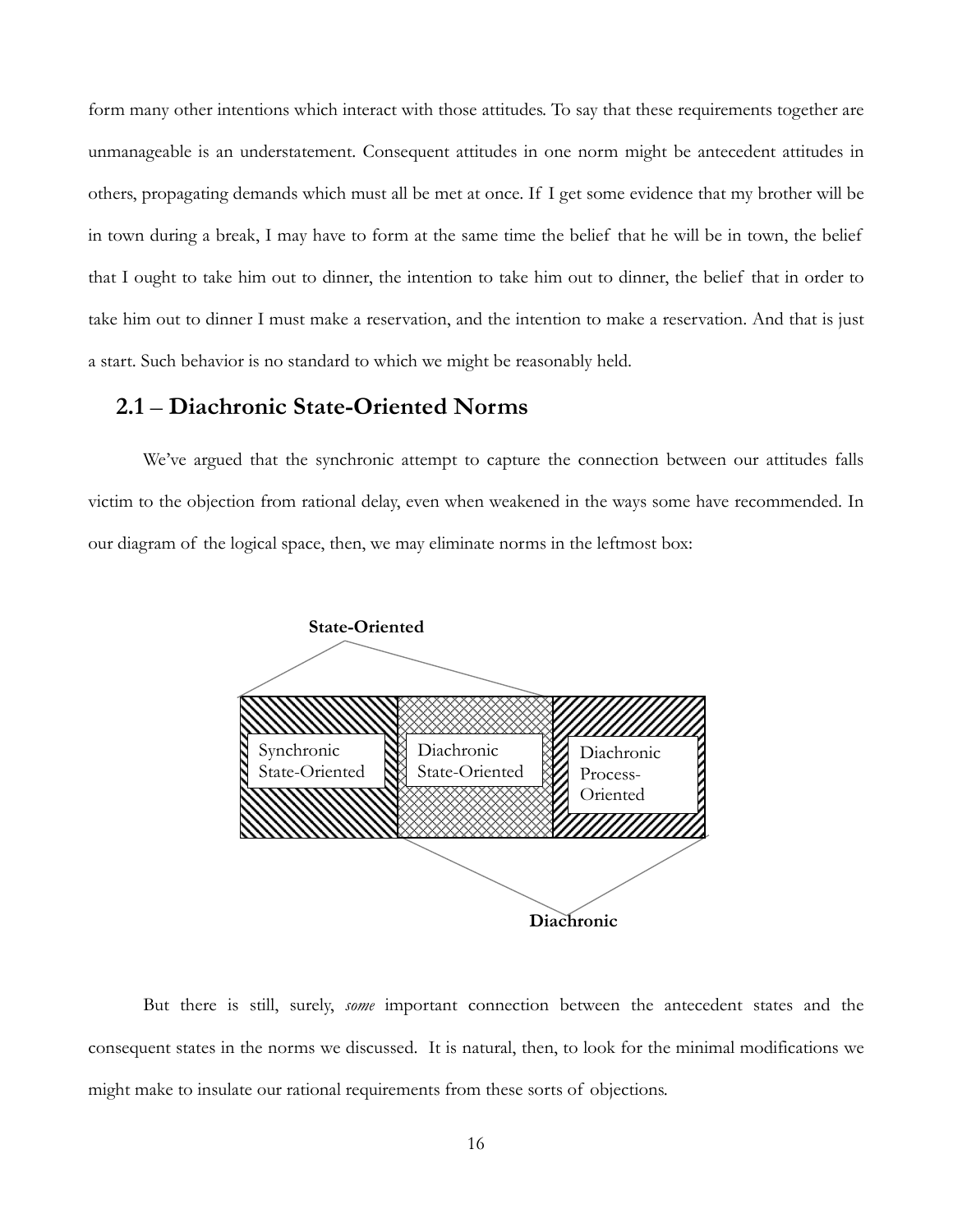We had been assuming that rational requirements are synchronic – that they concern the relation between states possessed at a single time. But this feature of a synchronic picture precluded any room for rational delay. So we might hope to avoid the problem by moving to the middle box in our diagram – to diachronic state-oriented norms. These norms, recall, govern the relations between our mental states (being, therefore, state-oriented) at *different* times (being, therefore, diachronic).

Perhaps the most commonly discussed diachronic state-oriented norm is the Bayesian norm of *Conditionalization,* which relates an agent's later credal state with her earlier credal state. One way to formulate it is as follows:

**Conditionalization:** An agent is rationally required, for any times t1 and t2 where t1 $\lt$ t2, to have credence at t2 in P equal to her conditional credence at t1 in P/E, where E is the total evidence she acquires from t1 to  $t2.^{18}$  $t2.^{18}$  $t2.^{18}$ 

But although this principle mentions two times, it does not have the right structure to avoid the argument from rational delay even in its original form. The synchronic reasons-responsive view failed, remember, because it did not allow any time to pass between when an agent acquired their reasons and when they were supposed to finish updating their attitudes. Conditionalization, as formulated above, however, still does not allow for any lag between one's acquiring evidence and one's changing credences. If an agent acquires evidence at t2, then she is required to have her new credence *at t2*. [19](#page-16-1) But this is precisely what led synchronic views to ruin. What this shows is that in order for a reference to a second time to help avoid the argument from rational delay, the two times distinguished in a state-oriented diachronic norm must be the time at which we have *acquired* our reasons (or evidence, or other antecedent states), and the

<sup>18</sup>See Lewis (1999) for a formulation along these lines

<span id="page-16-1"></span><span id="page-16-0"></span> $19I$  am assuming that evidence acquired at t2 is "evidence acquired between t1 and t2". If one reads conditionalization as referring to evidence acquired in the *open* interval between t1 and t2, then it will still demand that an agent update her beliefs arbitrarily quickly, for evidence acquired at times vanishingly close to t2.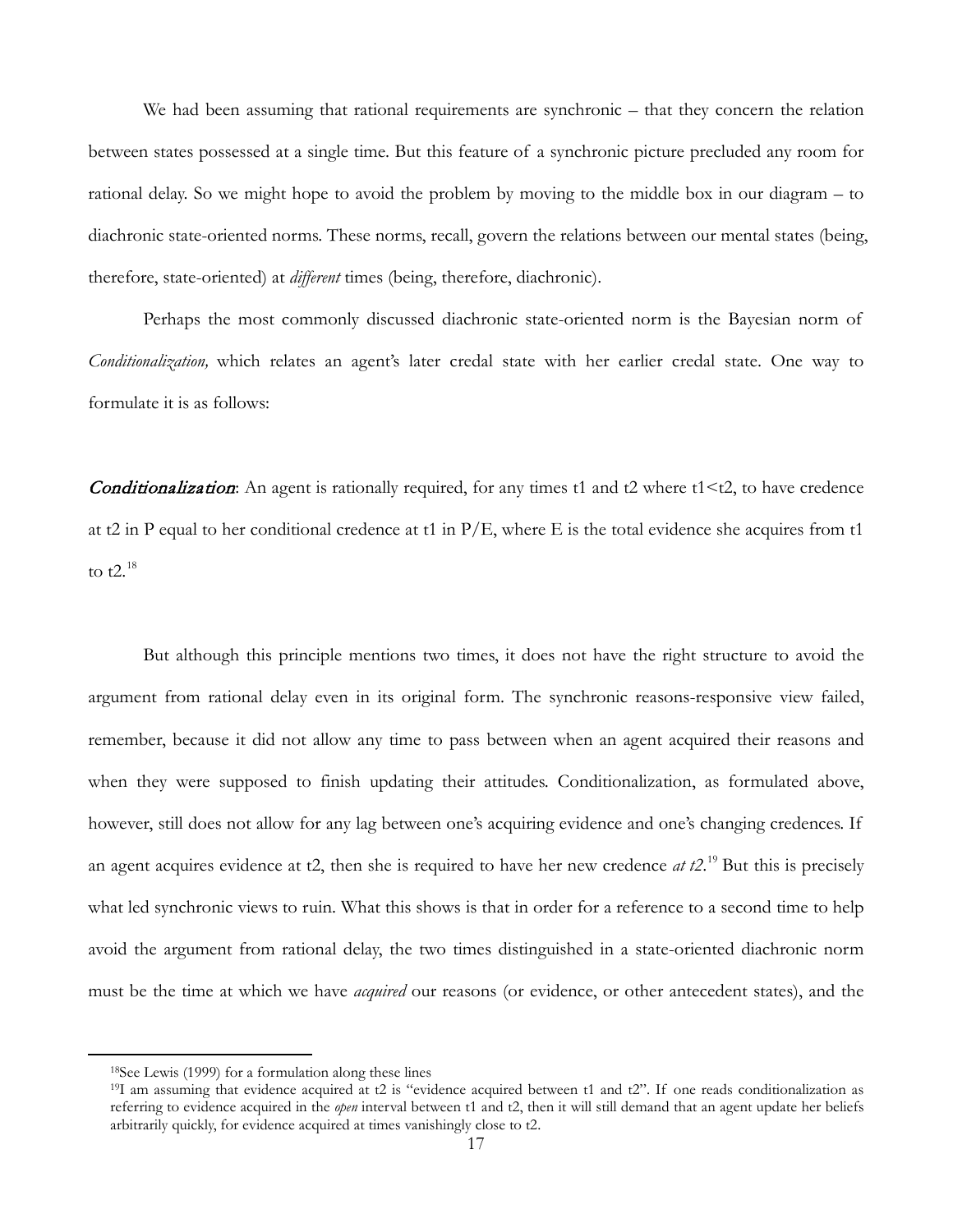time at which we are required to have updated *in response* to those reasons. That is, we need something like:

**Better Conditionalization:** An agent is rationally required, if she has newly acquired evidence E at t1, to have credence in P at t2 (some appropriate time after t1) equal to her conditional credence at t1 in  $P/E$ .

Or a corresponding diachronic adjustment of SSR:

Diachronic State-oriented Reasons (DSR): An agent is rationally required, if her reasons favor attitude X at t1, to have attitude X at t2 (some appropriate time after t1).

# **2.2 – How Long is Too Long?**

Similar modifications can be made to the other synchronic norms in Part I. These norms look like they may help with rational delay concerns because they allow time to pass between the state to which we respond when we update our attitudes, and the state which is our response. But "some appropriate time" in the principle is a placeholder that needs to be filled in. How far away from t1 is t2? We have a few options, and each is problematic.

If we read the norms as applying to times t2 arbitrarily close to t1, the norms will be too demanding, because they require that we update our attitudes arbitrarily fast. This approach has a better chance of making room for the *metaphysical* possibility of our consequent attitudes being rational responses to our antecedent states than the synchronic view, since at least the former follow the latter in time and therefore potentially in the causal order. But the instantaneous updating demanded by this view is still not *psychologically* possible. Certainly it will not come close to capturing our intuitions about the substantial permissible lag in cases like Othello's. So they suffer the brunt of the argument from rational delay.

We could read the norms as demanding only that at *some*  $t2 > t1$  in the future the agent has the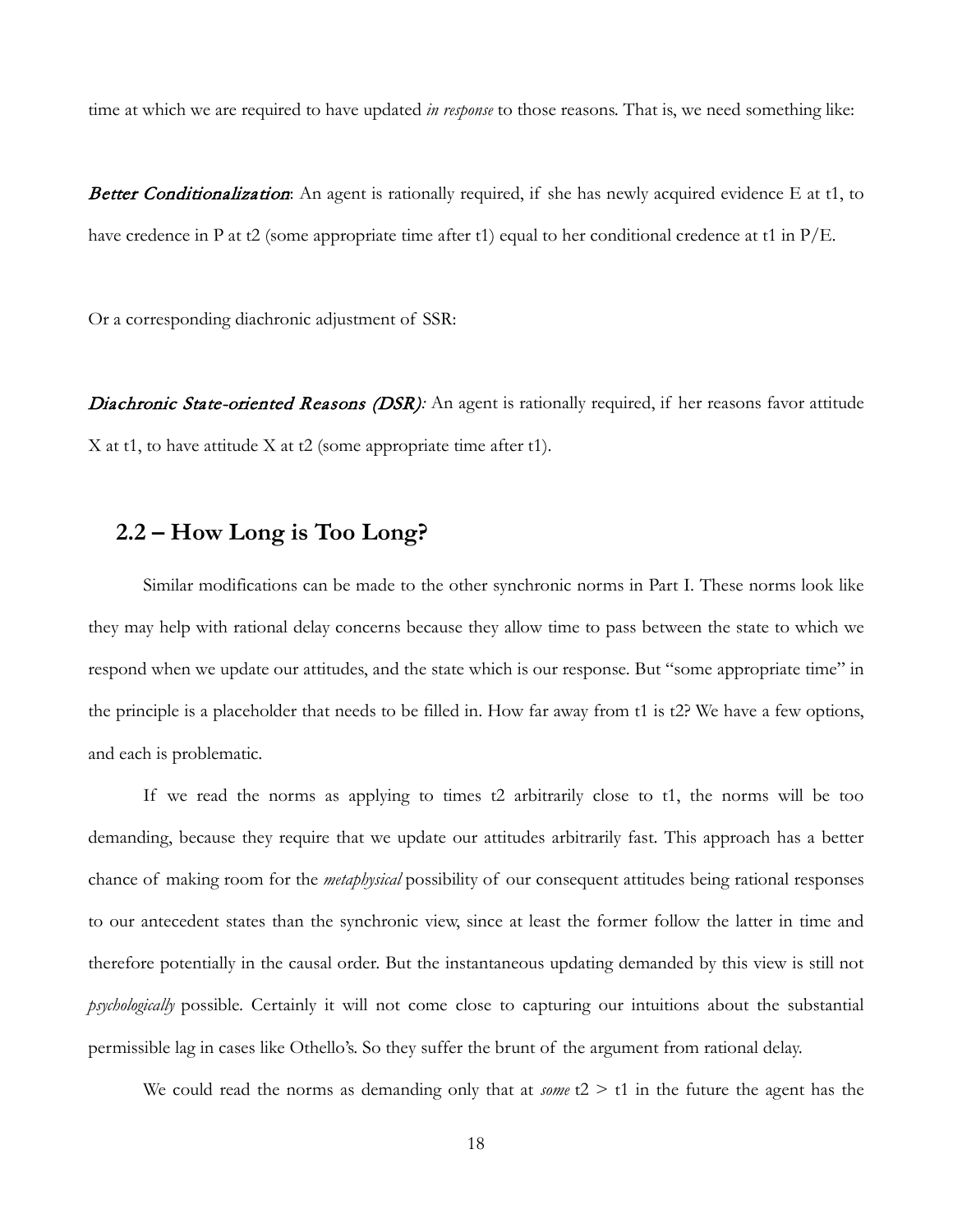consequent attitude. But this is not demanding enough. It permits an agent to exhibit *sluggishness*, and fail to update their attitudes even when they have plenty of time to do so, as long as someday they get around to it.

We could try to identify some particular threshold that sets t1 and t2 an appropriate distance apart, such that only agents who take longer than this threshold are held irrational. But it is hard to see how a threshold could be chosen in a way that isn't utterly ad hoc. Moreover, any such view must navigate between Scylla and Charybdis – if the threshold is too short, then the problem of rational delay will recur – the view becomes too demanding, and judges as irrational agents who are intuitively rational. If the threshold is too long, then the principle will be too weak to convict agents who exhibit irrational cognitive sluggishness. To make things worse, it is plausible that for *any* particular choice of threshold, we can imagine some agent who takes longer than that amount of time to update their attitudes and is not irrational. A wizard may cast a spell upon an agent that causes all of their activity, including mental activity, to happen in slow motion, capping their cognitive processing speed at some level too low for them to form their new attitude in time. Or, more mundanely, one may be temporarily knocked unconscious by a baseball before one can finish updating. Such an unfortunate agent does not seem irrational, if they are doing the best they can. What delay counts as too lax or too demanding, moreover, will depend on many features of the particular agent and the particular question at stake – some agents are brighter than others, or more effective at certain kinds of reasoning, or are in a position to reason in fewer steps, or otherwise have access to cognitive shortcuts unavailable to others.

This will be true even if we say the threshold is *vague*, like the point at which day becomes night, where some delays are clearly too short to threaten the agent's rationality, and others clearly too long to preserve it, with a band of indeterminacy in the middle. Even a fuzzy threshold will be affected by features of the agent like those mentioned above – what would be clearly sluggish for one agent might be in the fuzzy area, or even clearly too soon, for another with lower processing speed.

Furthermore, there is a problem that plagues any norm of this kind that demands successful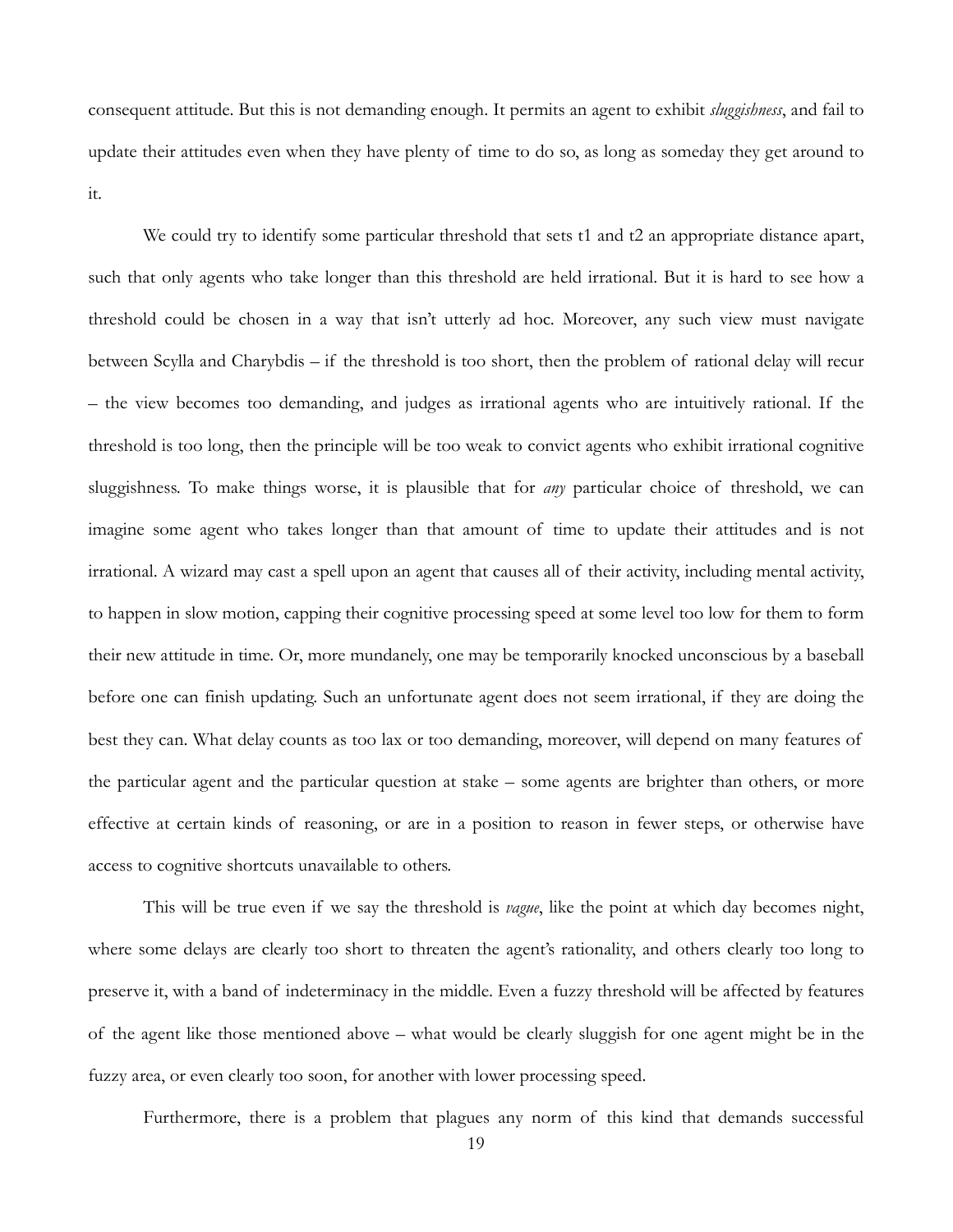completed formation of the consequent attitude<sup>20</sup>. They are all too demanding because they preclude the possibility of something happening after t1 that absolves the agent from ever forming an attitude. And there seem to be many ways this could happen. The agent might become aware of new relevant considerations sufficient to undermine the required change of attitude, or suddenly drop into a coma, and end up without the consequent attitude without having committed a rational mistake.

To avoid these problems, it seems, we must make the difference between t1 and t2 sensitive to all the considerations we've discussed that can affect the time it is reasonable for an agent to take to update their beliefs, and we must include a clause (of the sort introduced by Broome (2013) and Lord (2013)) that allows the agent to escape the requirement if some appropriate "cancelling event" occurs. This leaves us with something like:

**DSR\*:** An agent is rationally required, if her reasons favor attitude X at t1, and t2-t1 is a duration appropriate to the agent's cognitive abilities as applied to the problem under consideration, and no cancelling or delaying event happens between t1 and t2 to preclude or forestall the need to form X, to have attitude X at t2.

I do not want to deny that some ugly variation of this form might be true. But it is so opaque, and contains so many variables which call out for independent explanation, that it is a very poor candidate for being a *fundamental* rational norm. With ineliminable references to potential, and obscure, cancelling events and an agent-relative variable determining processing speed, it no longer simply relates an agent's states and times, and so abandons the attractive simplicity of a pure state-oriented approach.<sup>[21](#page-19-1)</sup> I will argue in the next section that we can understand DSR\* as a mere consequence of a much less cobbled-together and much more explanatorily rich view that takes cognitive processes as the basic units of rational assessment, but

<span id="page-19-0"></span><sup>20</sup>Kolodny's view (2005, 2007) has this feature.

<span id="page-19-1"></span><sup>&</sup>lt;sup>21</sup> Chris Meacham (2015) has made some related points about various formulation of conditionalization, eventually settling on the original, no-rational-delay version precisely to avoid these problems.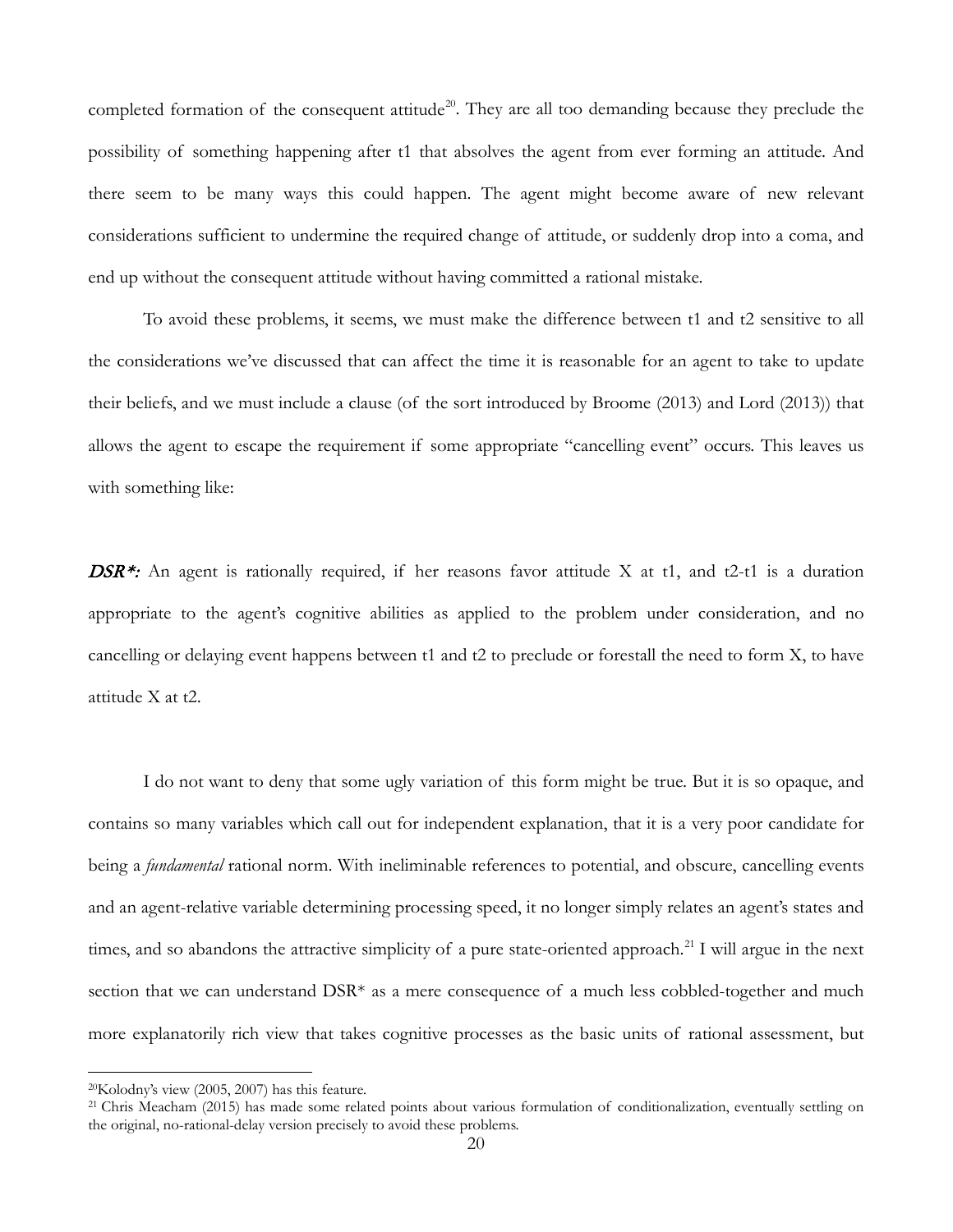this portion of my argument must wait until the process picture has been properly introduced.

To summarize, if what we have argued so far is correct, while we can't quite say that there are no state-oriented norms whatsoever*,* it does seem that there is no good reason to accept *independent* stateoriented norms (synchronic or diachronic) *that connect different states of mind to each other*. The italicized qualifications are added for two reasons: first, because as I have suggested, it may be that some stateoriented norms are a *corollary* of more fundamental process norms, and second, because the rational delay argument concerns norms governing the relations between different states, and therefore has nothing to say about state-oriented norms that do not govern the relations between different states at all, such as a blanket prohibition on ever having the individual belief "P &  $\sim$ P".

#### **3.1** – **Process-Oriented Norms**



The attempts to capture the rationally significant connection between the antecedent and the consequent attitudes with a state-oriented approach have hit a brick wall. If there are any rational norms at all concerning the relation between these attitudes, then, we will have to take a different tack. In the final part of this paper, I propose a very different way of approaching norms on rational behavior. On this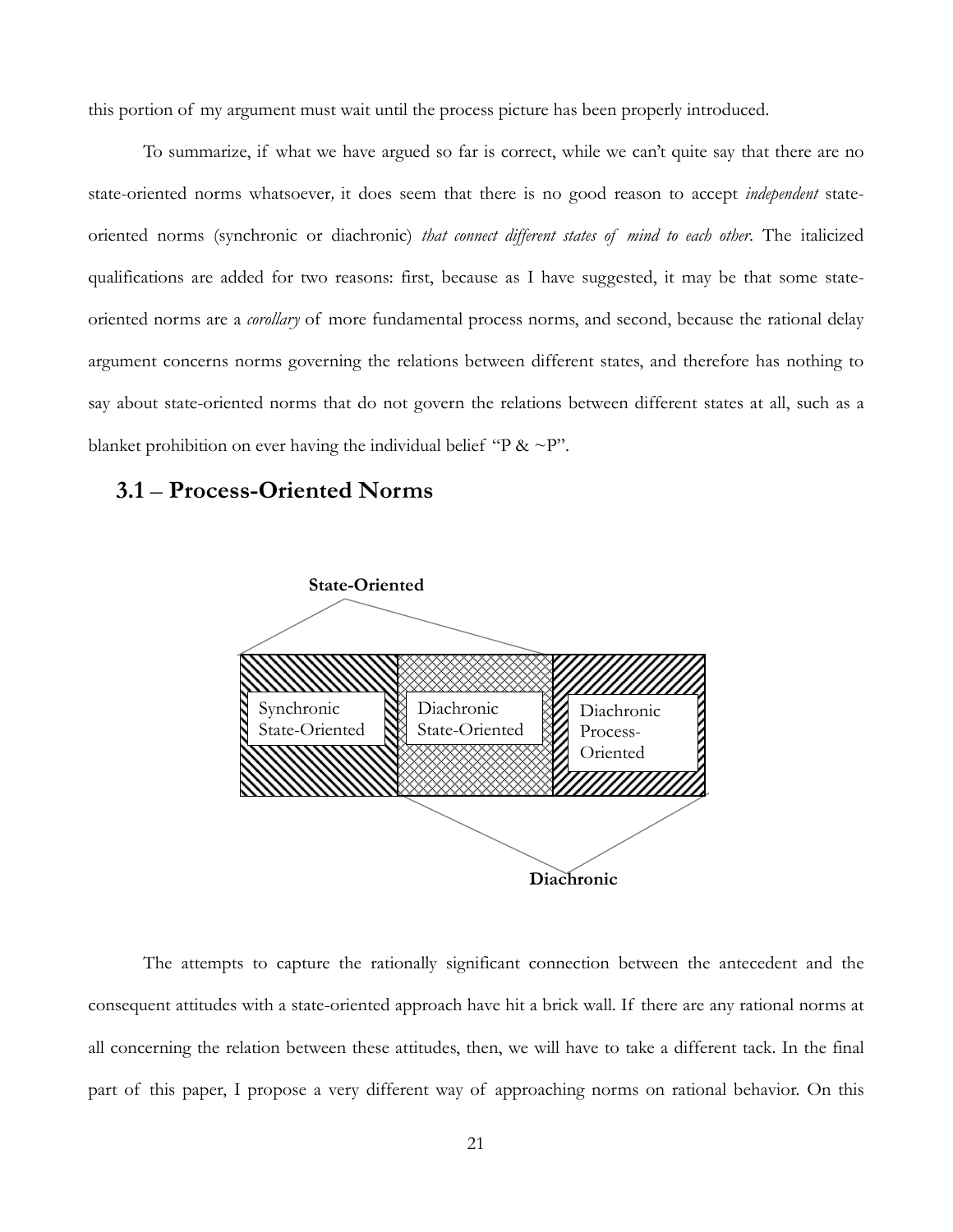*process-oriented* picture, rationality does not, fundamentally, govern states of mind like belief or intention at all*.* It governs processes such as reasoning and deliberation.

Others have made claims that are suggestive of this way of approaching rationality. In particular, in an exchange with John Broome, Niko Kolodny (2005, 2007) describes his view as involving 'process requirements', to be distinguished from 'state requirements' defended by Broome. But the norms he goes on to propose do not live up to this characterization, and they will not help with the problem of rational delay. [22](#page-21-0)

At his most careful, Kolodny frames his norms in terms of what the agent must do 'going forward', given the state they are in. But what the agent must do, going forward, according to Kolodny, is acquire, abandon, or avoid attitudes and other states. So even these so-called process norms are still concerned with the relation between an agent's mental states.<sup>[23](#page-21-1)</sup> The contrast between these and what he calls 'state requirements' are that state requirements only govern the way an agent is *at a time*. That is, Kolodny's distinction between state and process requirements is really the distinction we have made between *synchronic*  state-oriented requirements and *diachronic* state-oriented requirements. So it should not be surprising that Kolodny's view runs into the problem of rational delay. *How long*, we can ask, does the agent have to form or abandon the relevant attitudes 'going forward', before the agent is convicted of irrationality? Kolodny does not say, and any answer will run into the worries we've already raised for the diachronic state-oriented view. [24](#page-21-2)

<span id="page-21-0"></span><sup>&</sup>lt;sup>22</sup> Hussain (ms.) also makes remarks that suggest a process-oriented picture, claiming that rational requirements tell us "how reasoning ought to proceed" (pg. 46). But the norms Hussain endorses are all synchronic state-oriented norms we have already discussed. These do not have a procedural character, and so it is difficult to see the sense in which they describe the process of reasoning. It cannot be that a rational agent must satisfy these norms *while* they are reasoning – if an agent already satisfied the norms when they began reasoning, the reasoning itself would be pointless. Cases of rational delay happen precisely when agents rationally do not have the relevant states until *after* an extended bout of reasoning is complete. Hussain sometimes speaks of agents reasoning "with" or "according to" these requirements, but it is not clear what this involves. So I do not think we find the materials for a distinctively process-oriented account here either.

<span id="page-21-1"></span><sup>&</sup>lt;sup>23</sup> Broome (2007, pg. 366) himself points out that Kolodny's favored norms seem, despite his protestations, to have an awful lot to do with states and very little with processes.

<span id="page-21-2"></span><sup>&</sup>lt;sup>24</sup> Kolodny also stops short of denying that state requirements exist; he simply thinks the debate over wide and narrow scope isn't profitably understood in terms of states. The closest thing to an argument for a process-oriented view over a state-oriented one he gives is the suggestion that rational requirements should be guiding, and only norms about what to *do* and not norms about how to *be* can fill this role. But it seems to me one can be moved equally well by an injunction not to *be* on the grass as by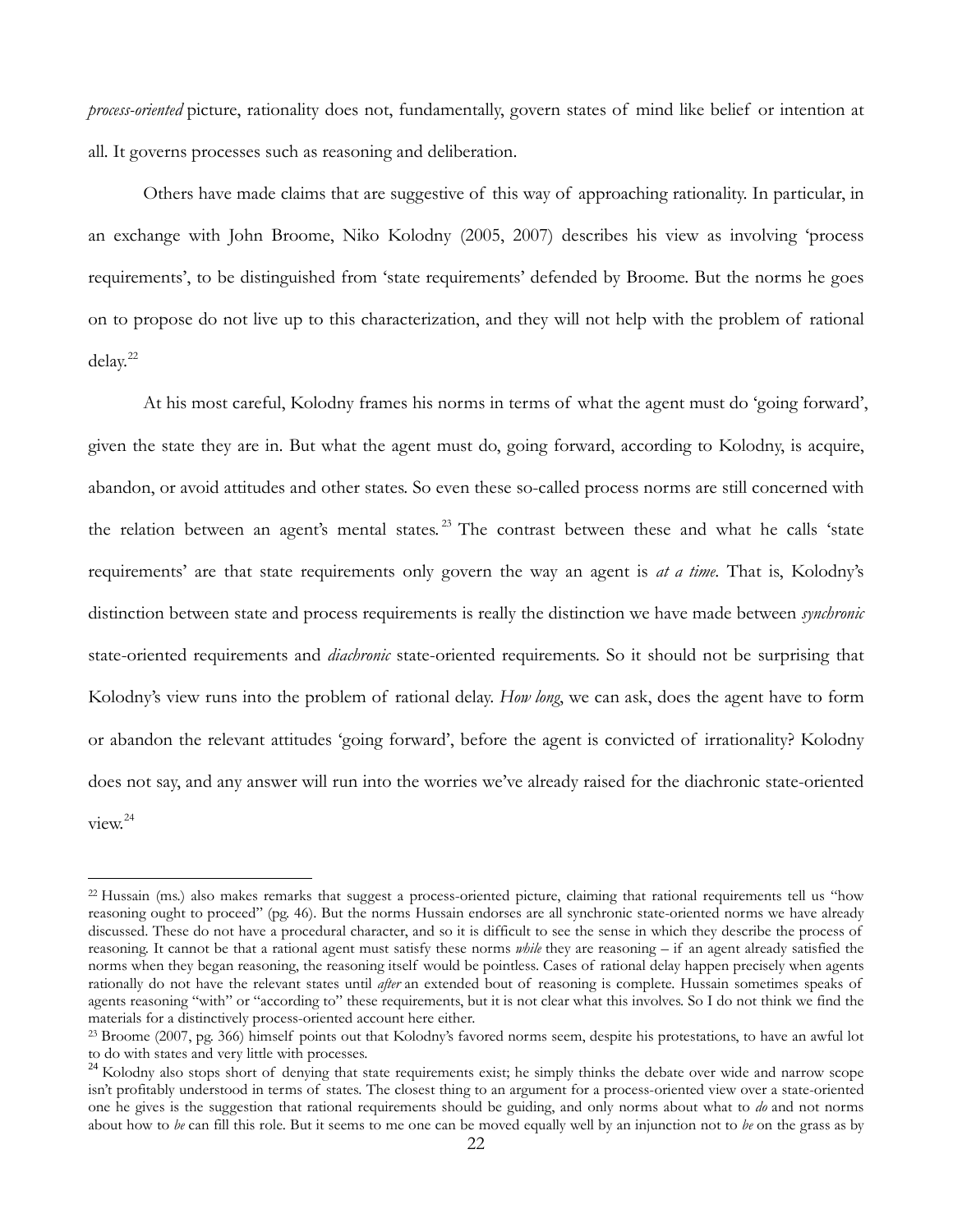This muddling of the synchronic/diachronic and the state/process distinctions has, I believe, led philosophers to miss a promising and distinctive approach that is concerned with processes in a much more robust way. I'll begin by setting up the general process-oriented way of thinking, and then discuss how it might help with the problem of rational delay.

Processes are not features of agents at particular times, as are the time slices under the purview of the synchronist. Neither are they mere combinations of attitudes at different times, as are the jurisdiction of state-oriented diachronic norms. They are causally continuous *activities* – ways of reflecting upon and questioning attitudes or performing other cognitive labor. And their most visible representative, explicit reasoning, is a paradigm candidate for governance by rational norms.

The norms on states we've discussed tell you what states you rationally can and cannot *be in*, either at a single time, or over time. There is considerably more variety in the way processes can be rationally governed. We'd expect there to be, at least:

- 1) norms governing appropriate *initiation conditions* for a process.
- 2) norms governing when a process may be *interrupted.*
- 3) norms governing *how the process should unfold*, including a list of the steps of that process and the *order* in which they should be performed.
- 4) norms governing the *assignment of cognitive resources* to certain processes, when such resources are limited.
- 5) norms governing appropriate *conclusions* to a process.

All these norms and their interaction may be quite complex – a process of logical deduction may have different outcomes depending on whether it begins from a proposition that is believed or merely entertained, or whether its conclusion conflicts with prior beliefs or does not. They are not, in general, mere pipes from one attitude to another. But the attitudes do interact importantly with processes in our mental economy – attitudes can, among other things, *trigger* a process, serve as *inputs* in that process, or

an injunction not to *step* on it.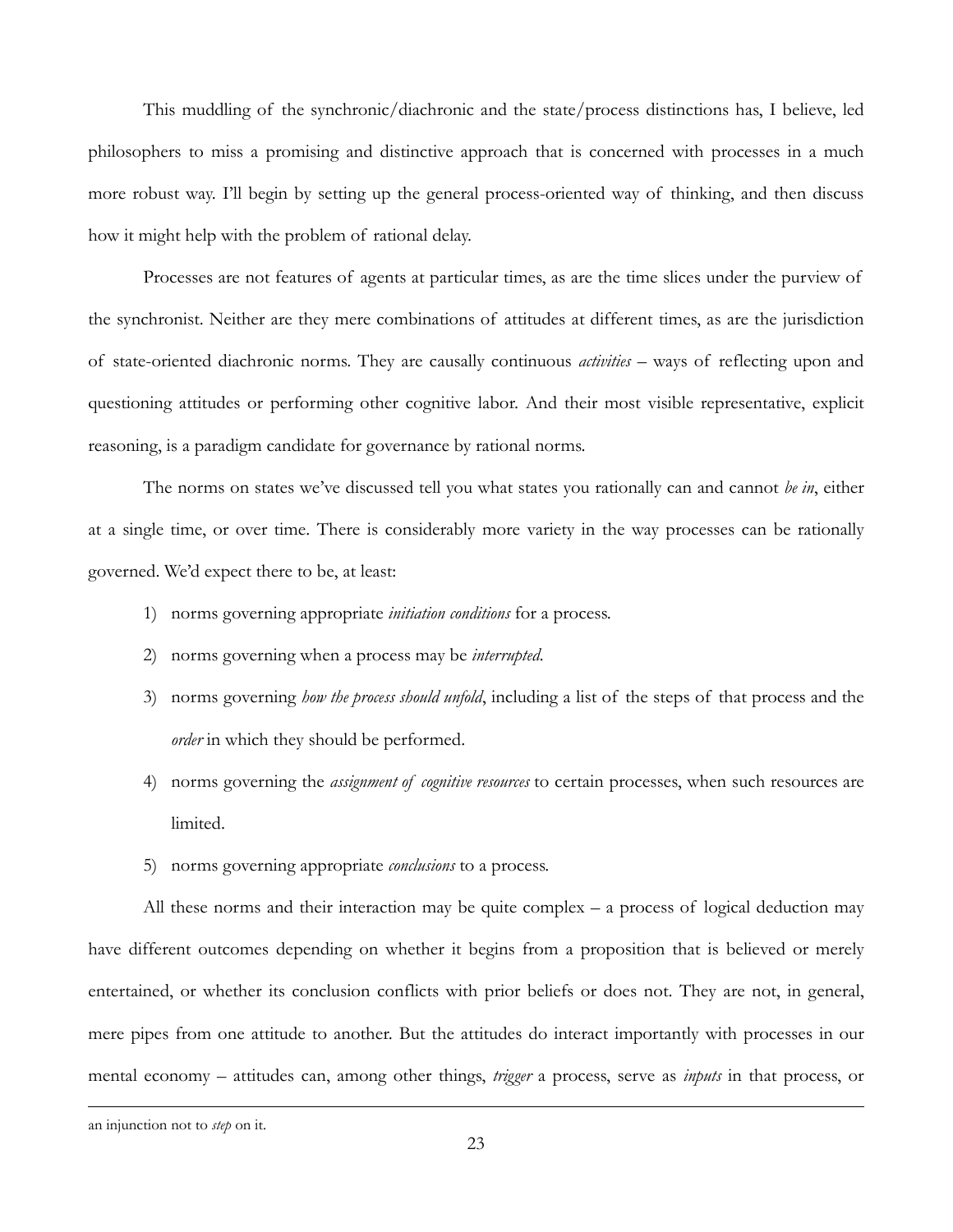serve as *outputs* of that process. But importantly, the attitudes themselves, on the robustly process-oriented view, are not subject to norms. This differentiates the view from those like Broome's (2013), which grant a normative status to processes which is secondary, derivative, and subordinate to fundamental rational norms on states. In the same way our physical actions produce scars on our bodies, our mental activities produce attitudes in our minds. But scars, and correspondingly, attitudes themselves, are not on the process-oriented picture, norm-governed – only the activities that give rise to and manage them are. If fully rational agents, in virtue of their rationality, manifest some regularity in their attitudes, it is because those patterns are the shadows cast by properly functioning processes.

# **3.2** – **Rational Delay Revisited**

The sketch I have given so far of the process-oriented view is very abstract. Working out the concrete details of the full picture is a difficult project. We should not expect a simple one-to-one correspondence between the state-oriented norms people have found attractive and process-oriented norms. There may be multiple processes which mediate the relationship between, say, our beliefs and their consequences, or which help us weed out contradictions, and each one will have norms of all the kinds described above governing them.

Neither should we be confident that a serious development of this picture is possible without deep engagement with the cognitive sciences. Before we can speculate in an informed way about the norms on processes, we may need to know things like which kinds of processes are available to human agents, what sorts of access those processes have to other parts of our mind, and what the nature and the limitations are of the cognitive resources, like attention or willpower, that engaging in those processes requires.

Because of the complex ways in which processes operate and interact with each other, and how sensitive they will be to the contingent design features of particular kinds of agents, the full processoriented picture will probably have little of the beguiling elegance of the simplest state-oriented norms. But when reality is complicated, the theory must follow. And I have tried to show that the problem of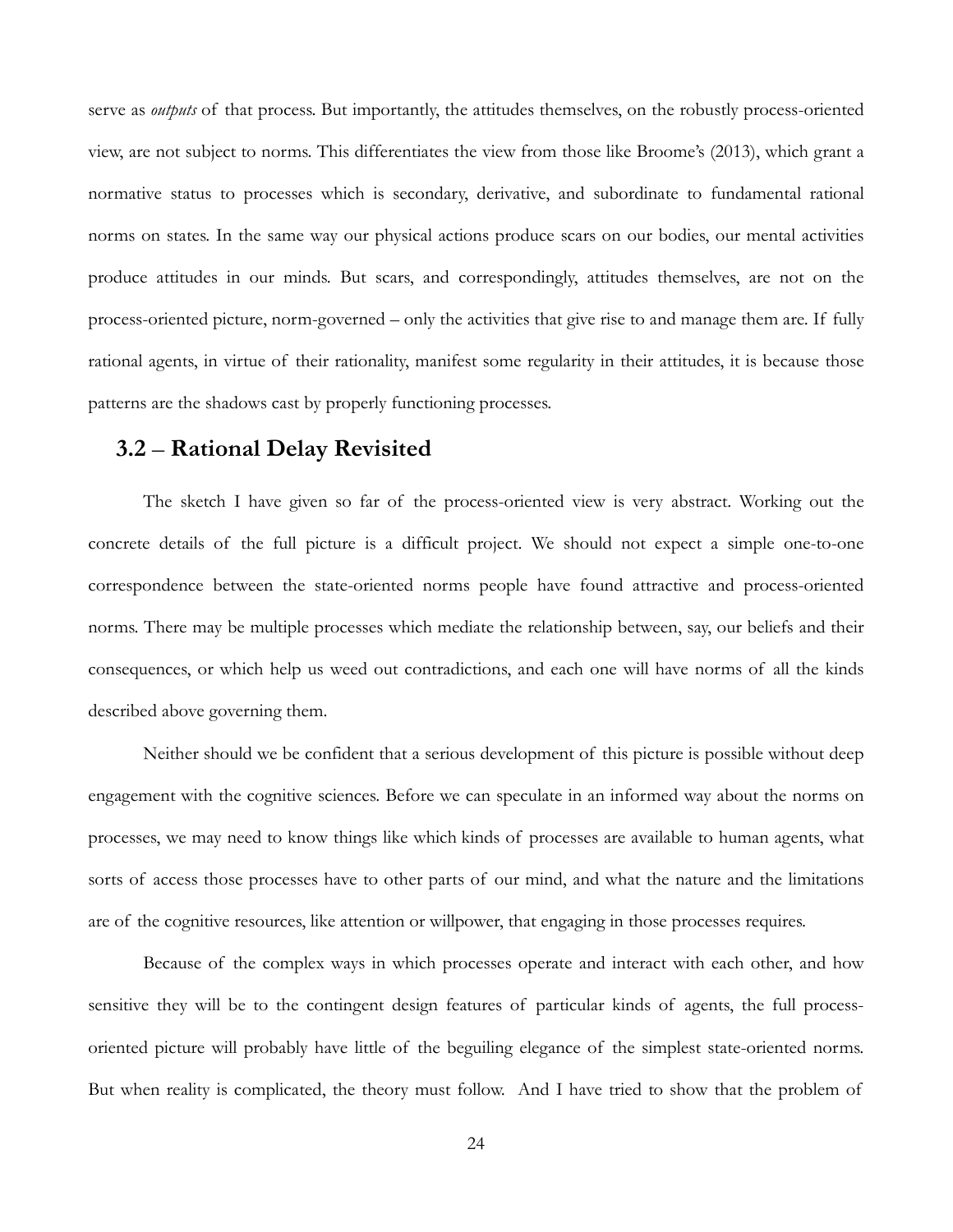rational delay is a serious motivation to look for alternatives.

I will not be presenting anything like a complete account of the norms governing a process, which would be a monumental task for the reasons I've suggested. Nevertheless, something needs to be said to make it plausible that the process-oriented view has an advantage over state-oriented views. And it is not immediately obvious that it does. The fact that some proposed norm refers to processes is no guarantee that it will help with the problems associated with rational delay. For example, a norm of the form "if an agent begins process X at t1, they must complete it by t2" will be subject to similar problems of threshold choice as diachronic state-oriented views. This is good reason not to formulate process norms in this way. My task here will be to make a case that we can get interesting and substantive requirements on processes that are not subject to the same problem, and which can do at least some of the work philosophers wanted out of state-oriented principles.

Take one particular process, that of considering whether a proposition P is true. This kind of process plays an important role in connecting an agent's beliefs with their reasons for those beliefs (though it is not the only such process), so we'd expect the norms on this process to provide a partial replacement for the work done by state-oriented norms connecting reasons and belief. Here are some claims a processoriented theorist might make about this process:

- A) It is permissible to initiate the process of considering whether P in response to a recognition that it is of practical significance whether P and one has recently come into substantial evidence that plausibly bears on whether P. It is impermissible to initiate this process when one is aware that it does not matter whether P.
- B) While engaging in the process of considering whether P, an agent is required to perform steps in the following order: Take the most salient consideration bearing on P, assess whether it bears positively or negatively on whether P, and store the weight of the reason it provides for or against P. Next, do the same thing with the next most salient consideration whether P. When all salient considerations have been taken into account, if the weight of reasons for P meets a threshold, next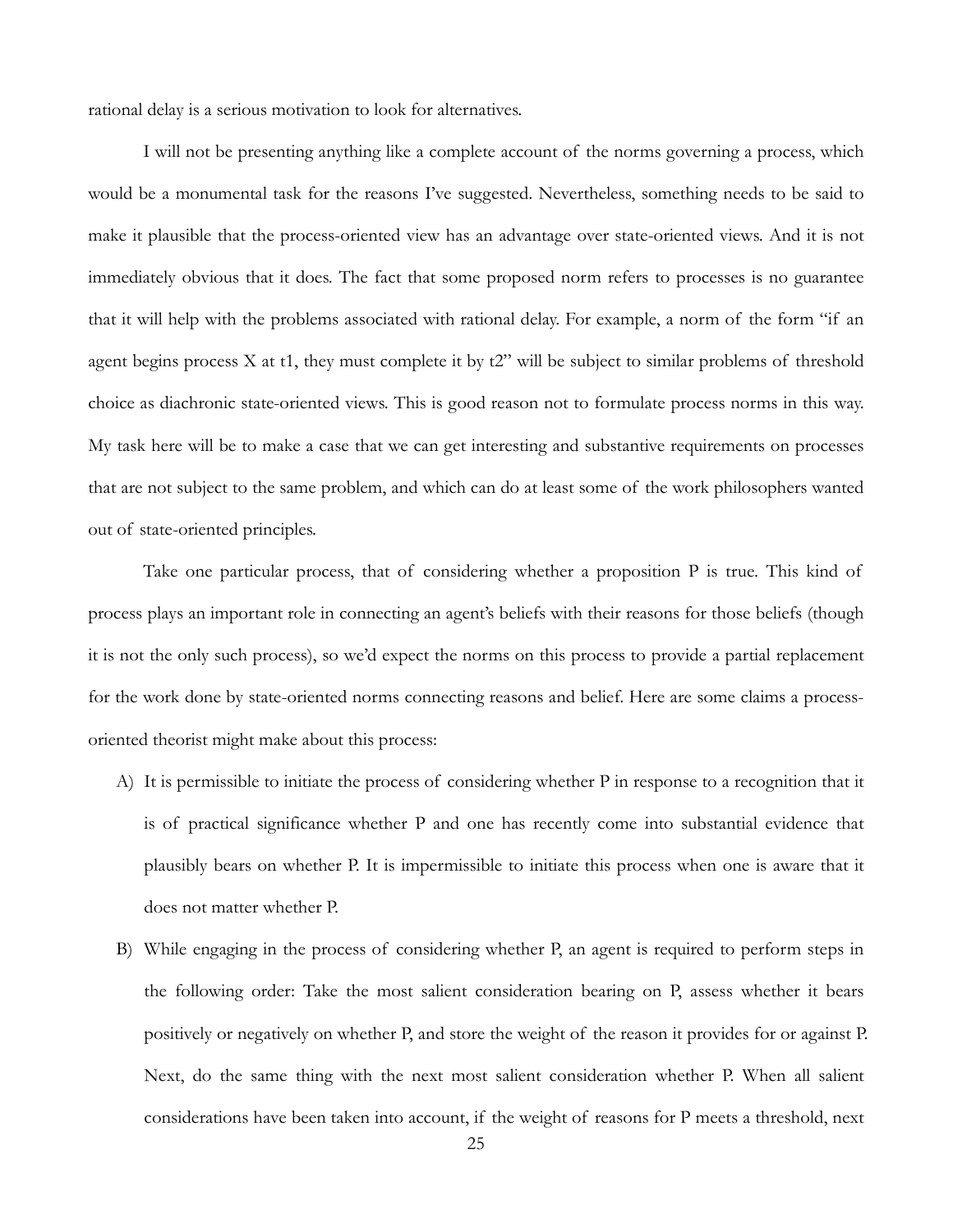conclude the process by believing P. If the weight of reasons against P meets that threshold, next conclude the process by believing  $\sim$ P. If it does neither, next conclude the process by withholding judgment on P.

- C) When considering whether P, an agent is required only to take into account *evidential* considerations bearing on P.
- D) It is permissible to interrupt the process of considering whether P in response to a recognition that new and substantial evidence bearing on P is shortly forthcoming. It is impermissible to interrupt the process of considering whether P in response to a recognition that the truth about P is likely to be uncomfortable.<sup>[25](#page-25-0)</sup>

It is not important whether these are *correct* about the proper operation of the process of consideration. They are almost certainly not. B), for instance, ignores that the fact that consideration of subsequent reasons can lead us to revise the weight contributed by earlier reasons. My aim is just to illustrate how a process-oriented approach to updating might *look*, and how it allows us to make substantial rational assessments of an agent's behavior without falling prey to concerns about rational delay. Claims like A) can distinguish agents who begin processes in appropriate ways from those who do not. Claims like B) can distinguish agents who respect the weight of their reasons from those who ignore it. Claims like C) can capture the thought that evidence, and not practical considerations, play a special role in epistemic rationality. And claims like D) can distinguish agents whose path towards updating their attitudes ends prematurely for good cause from those who shut down this process inappropriately. An agent who begins this process and follows the norms will eventually end up with beliefs that are supported by the epistemic reasons they have for those beliefs. These are recognizably the sorts of things state-oriented norms relating

<span id="page-25-0"></span><sup>25</sup> One might wonder what *unifies* or *explains* these process-oriented norms. It would be nice to have some general theory which tells us how to come up with the requirements governing any given process. One approach would be to come up with an account of the *function* of a process, and then to suggest that the norms on a process are those the following of which conduces to the performance of its function. But this is raises all kinds of difficult questions (about, for instance, how to identify the function of a process), and I will not be able to address them here. Giving a unified account of process-oriented norms may be at least as hard as giving a unified account of state-oriented norms, something about which there is very little agreement despite the long entrenchment of the state-oriented approach. So it seems fair to put it off here.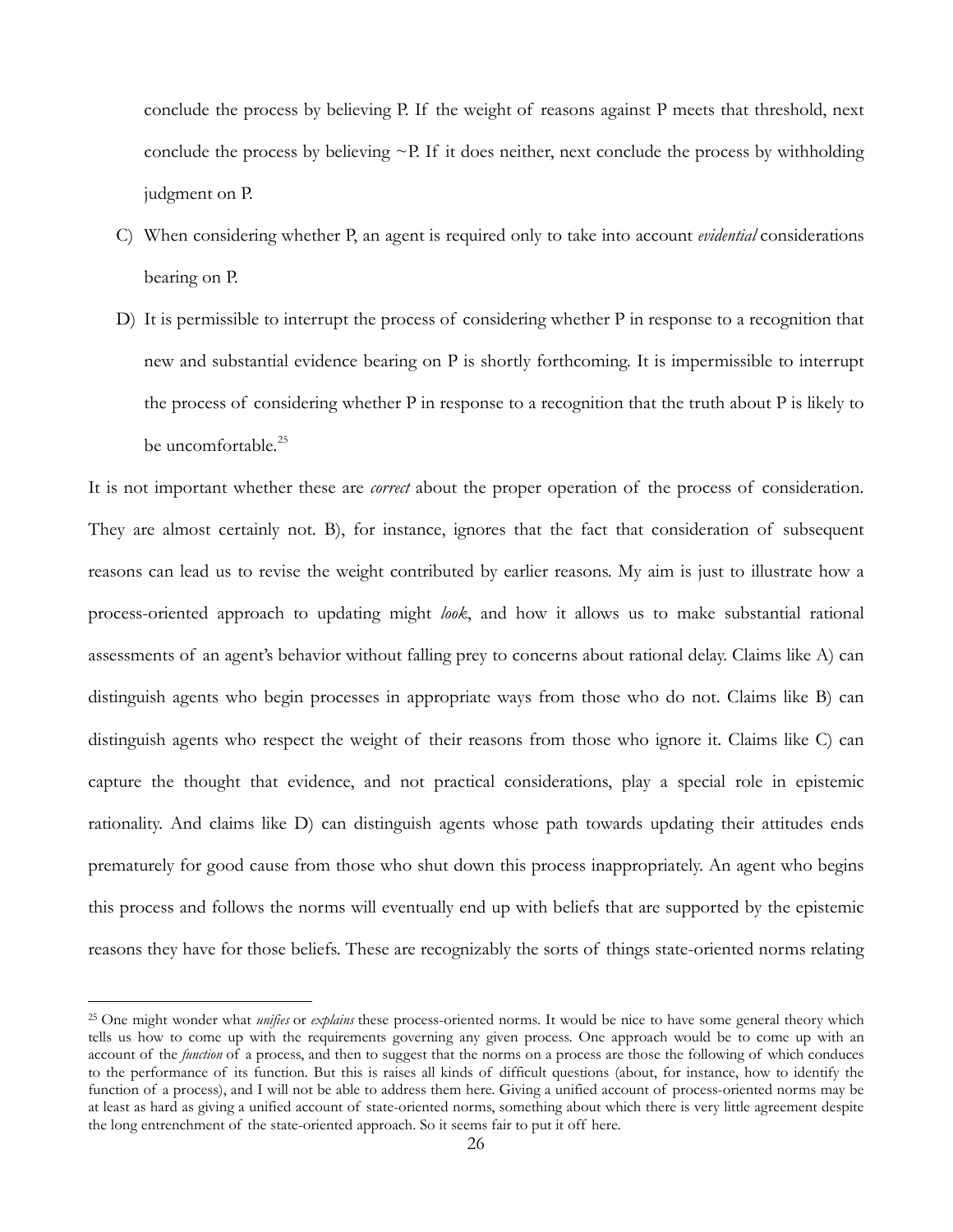belief and evidence aimed to capture. Additional refinements may help explain why, for instance, we do not expect rational agents to steadfastly believe P and  $\sim P$  – an awareness of existing contradictory beliefs regarding P is plausibly among the initiation conditions for reconsideration whether P.

But importantly, none of these norms tell us directly *how long* this process should take, or how long an agent must take in moving from one step to the next. This means that they do not require agents to update instantaneously, like the synchronic state oriented views. Nor do they refer to some threshold duration, like the diachronic state-oriented views. On a state-oriented picture, the norms need to say something about the relationship between the times of the states involved in order to say anything at all, and for us to be able to judge when an agent has fallen short. And as we saw, views about this relationship come with problematic commitments about how long updating must take. But there are all kinds of interesting things we can say about the proper structure of a process of updating without committing ourselves to the time the updating must take.

One might worry that by abandoning norms with implications for the duration of updating condones sluggishness. But just because process norms do not *directly* contain a prohibition on 'taking too long' doesn't mean they have nothing to say about agents who we ordinarily judge to be objectionably lax about updating their attitudes. We must look to the *explanation* for the delay. If the agent took a long time because they interrupted an updating process for an inappropriate reason, a process norm can convict them. If they took too long because there is something weird going on in the operation of that process, such as the agent taking into account too many things, a process norm can convict them. If they took too long because they failed to assign the appropriate cognitive resources to a process, a process norm can convict them as well. If *nothing* like this is going on, because the agent's delay is due, for instance, simply to their slow processing speed, then the process picture will say they are rational. And this is, it seems, the correct thing to say.<sup>[26](#page-26-0)</sup>

<span id="page-26-0"></span><sup>26</sup> One might worry that the process norms we have discussed do not yet *force* an agent to initiate a process when some condition is met, that we need norms of this kind, and that such norms will fall prey to rational delay all over. I think this tells us that we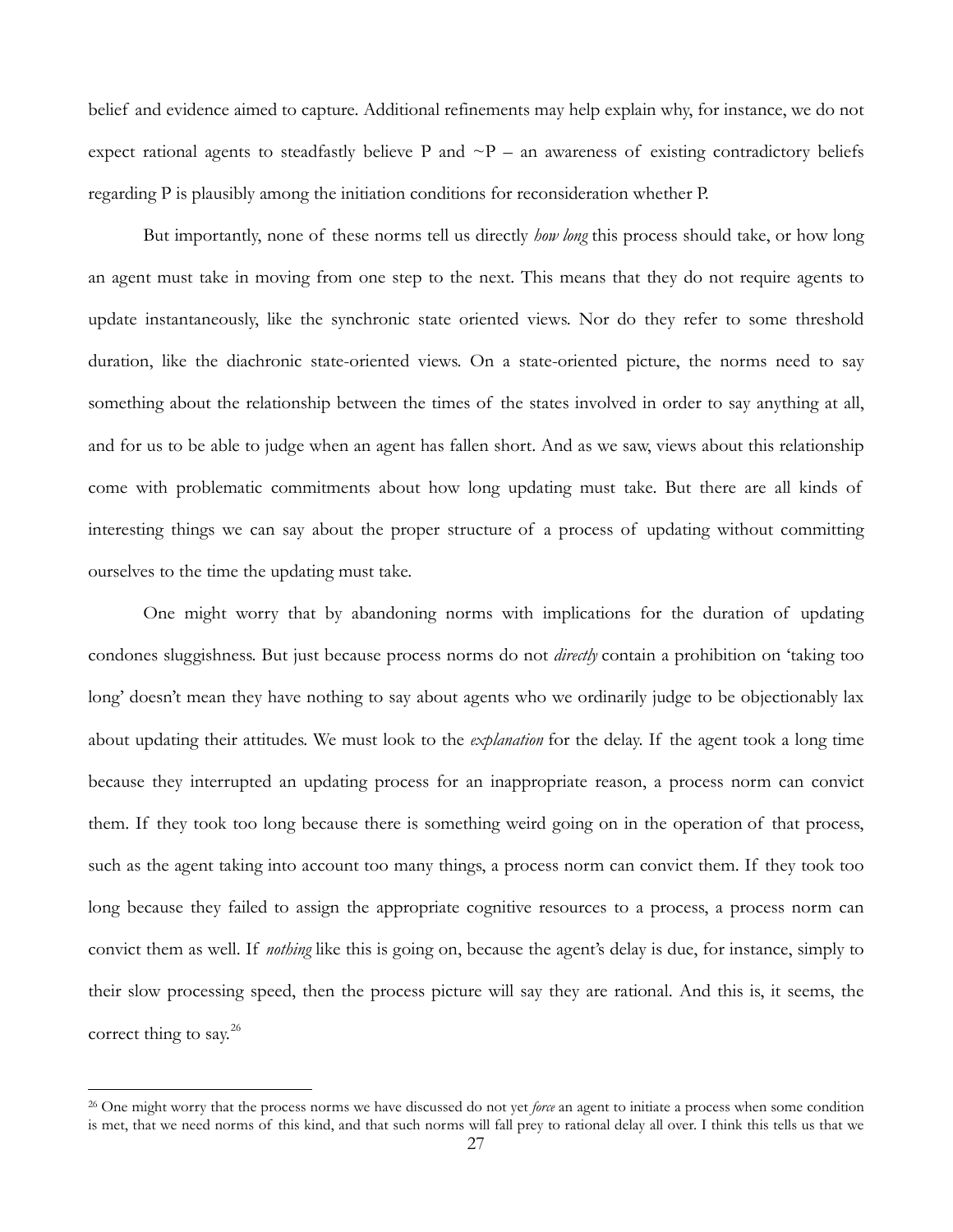#### **3.3** – **DSR\* Revisited**

 $\overline{a}$ 

Let us turn back now and reconsider the last stand for state-oriented norms against the problem of rational delay, the norm we called *DSR\*.* The unnatural additions it adds to the simple diachronic stateoriented approach are a) an agent-relative processing speed variable and b) the reference to "cancelling events". These additions are out of place for a state-oriented picture, as evidenced by the fact that they are rarely included in discussions of diachronic norms, and they have the whiff of the ad-hoc about them. But they flow very naturally from a process-oriented approach.

Process norms will determine when an agent is required to allow a process to unfold. If a rational agent is in a situation where she is required to keep a process going, her processing speed works its way in automatically to determine how long it is before she forms an attitude as a conclusion of that process. From the contingent facts about her abilities, and the norms that tell her to keep turning the cognitive crank, it will simply follow that if she is rational (and therefore continues cranking), she will form her new attitudes at a time proper to her capacities and circumstance. No special agent-relative variable needs to finds its way into the norm itself.

Furthermore, it is easy to understand what a cancelling event is supposed to be, on the processoriented picture. It is simply anything that makes it permissible to interrupt or delay that process, like a raging fire in the room, or a sudden influx of new relevant information. Processes are characteristically the sort of thing that can be interrupted or stopped, and this is exactly something that we'd expect to be norm-governed from a process-oriented perspective. So on the process picture, cancelling events do not

should not formulate these norms as something like "if an agent is in state S at t1, then they are rationally required to initiate process P at t2". My preferred understanding of norms requiring the initiation of a process is that they are best conceived as norms describing successive stages of a distinct higher order *monitoring* process, much like B) describes successive stages of the process of considering whether P. They tell us that when some condition is met, the next step in the monitoring process is to initiate the process one level down. It allows therefore that agents who are slower may permissibly take longer to initiate the process, while still convicting agents who *interrupt* this process of irrationality. This way of understanding initiation involves thinking that there are only norms on initiation of a process if there is a higher order monitoring process whose function is to initiate it, which is a substantial commitment. But I think it is plausible. Eventually, on this 'processes all the way down' model, the chain of processes initiating processes will bottom out in some very basic monitoring systems which will have no norms on their initiation – either agents are engaging in them, and therefore subject to norms on their operation, or they are not. This is speculative, but it seems plausible to me that some very basic kinds self-monitoring might even be a necessary condition on agency itself.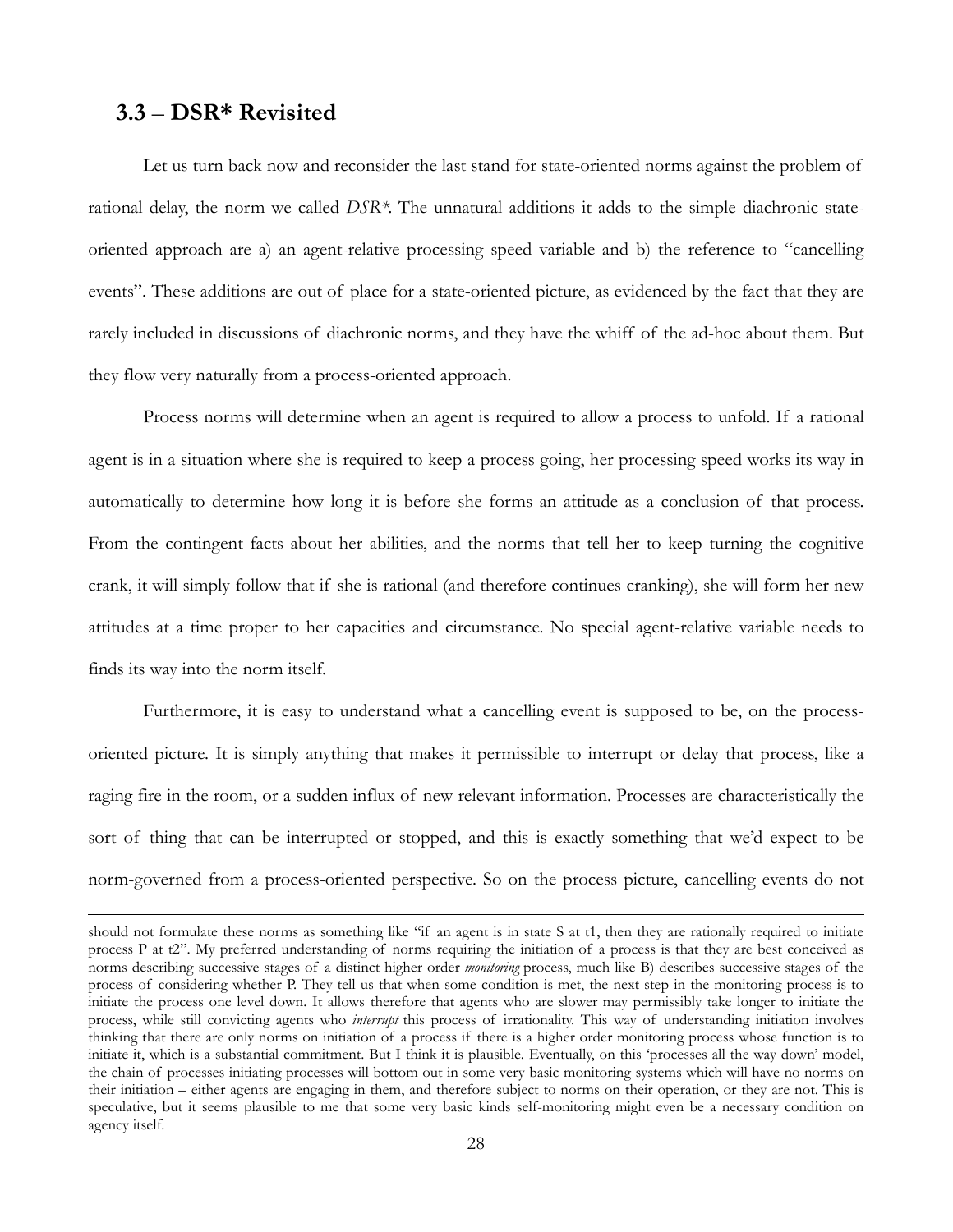drop in late in the game as unpleasant ad hoc necessities, as they have in the state-oriented tradition. They're among the first things a process theorist would look for in their theory. Moreover, investigation into cancelling events becomes much easier once we recognize their nature as permissible process interruptions. It is not easy to know where to begin, on a state-oriented picture, to answer a question like "how do the cancelling events between antecedent beliefs and beliefs in their consequences differ from cancelling events between an antecedent intention and an intention for the necessary means, and why?" But once we see that what we are looking for concerns permissible process interruptions, we can investigate the structure of the processes involved in each kind of transition and hope to explain differences in relevant cancelling events through differences in these processes, discovering patterns we might miss if we conceived of cancelling events only as "an event that happens after an agent has attitude A at t1 which make it no longer irrational for them to have attitude B at t2". So the process picture demystifies the normative relevance of cancelling events, and tells us where to look if we want to figure out what they are.

As long as we have norms about when the process is triggered, when it can be interrupted, and how it concludes (and these are among the most basic candidates for norms on processes), it follows as a mere corollary that a rational agent who is in the state that triggers the process will form an attitude that is the output of that process at a time determined by her processing speed and as long as no cancelling event occurs. This is, of course, just what DSR\* asserts. So the process view has every indication of being explanatorily fundamental in relation to state-oriented diachronic norms.

We can see, now, how a process view has the resources to avoid the argument from rational delay. Such a view does not place direct demands on how long it must take for agents to update beliefs. The kinds of cases where rational delay is most conspicuous, moreover, are precisely those where a process is permissibly interrupted, or slow to run with many steps or complicated inputs, or where multiple processes must operate in succession. A filled-in process-oriented account, then, doesn't just *allow* rational delay – it promises to *explain* why, when, and to what extent rational delay occurs.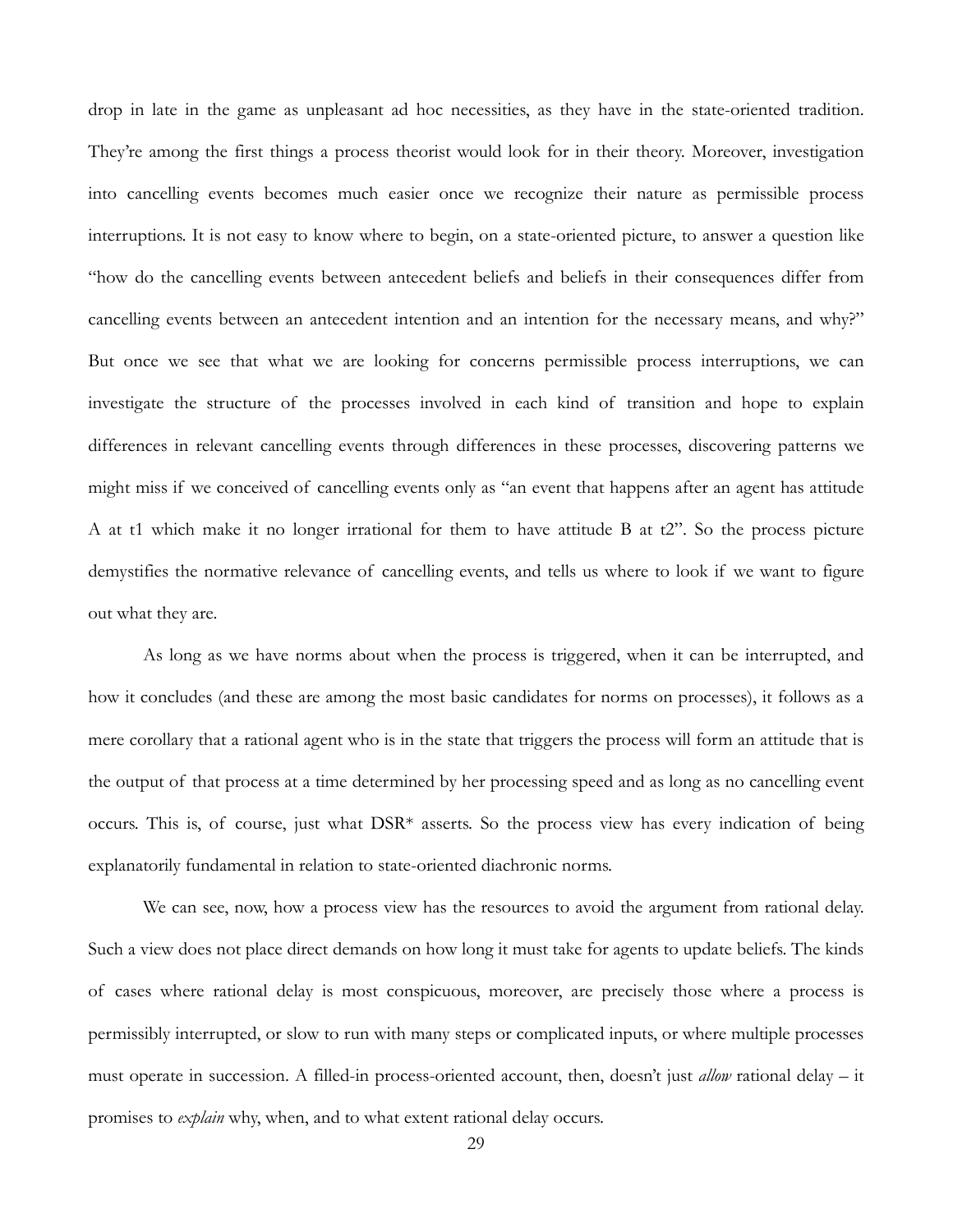# **Conclusion**

 $\overline{a}$ 

I have tried to argue that there is a very large class of commonly accepted state-oriented rational requirements, of both the synchronic and diachronic variety, which fail to capture the intuitive facts about what rationality can demand of finite human agents like us. If our account of rational norms should respect our ordinary attributions of irrationality, this lends support to a process-oriented interpretation of rational norms. Not everyone will find these considerations equally compelling. As I mentioned earlier, there is a view of rational requirements on which they are to be understood as 'ideals' in a strong sense – able to be met only by agents with cognitive resources and abilities far beyond those of any human, and whose behavior we may approach only as the pale shadow of an approximation (Christensen (2005, 2007), Broome (2013)). On such a view, it is no objection to a proposed requirement that no human agent could satisfy it. I do not think I have given someone who for theoretical reasons strongly endorses the ideals view grounds for them to change their mind, and I cannot take up the challenge of refuting that picture here. But I am heartened by the fact that even some who explicitly commit themselves to this way of understanding rational norms are uneasy about its implications.<sup>[27](#page-29-0)</sup> And there are many philosophers who reject this picture, including some who, we've seen, put considerable effort into developing rational norms sensitive to the limitations of ordinary people, and yet nevertheless accept state-oriented principles. The challenge posed by rational delay should loom especially large for this group. In any case, I hope that I have, at least, provided a helpful map of the conceptual terrain, pointed out the danger rational delay poses to those on the paths most traveled, and cleared the brush away from the process-oriented alternative.<sup>[28](#page-29-1)</sup>

<span id="page-29-1"></span><span id="page-29-0"></span><sup>&</sup>lt;sup>27"</sup>However, I am loth to adopt a requirement that goes so far beyond the abilities of human beings." (Broome (2013), pg. 155) <sup>28</sup> For many helpful comments on earlier versions of this material, I would like to give special acknowledgment to John Brunero, Stewart Cohen, Stephen Finlay, Niko Kolodny, Errol Lord, Jacob Ross, Jonathan Way, Ralph Wedgwood, an audience at Ohio State University, two phenomenally helpful reviewers at Philosophers' Imprint, and especially to Mark Schroeder, whose feedback was invaluable throughout the paper's development.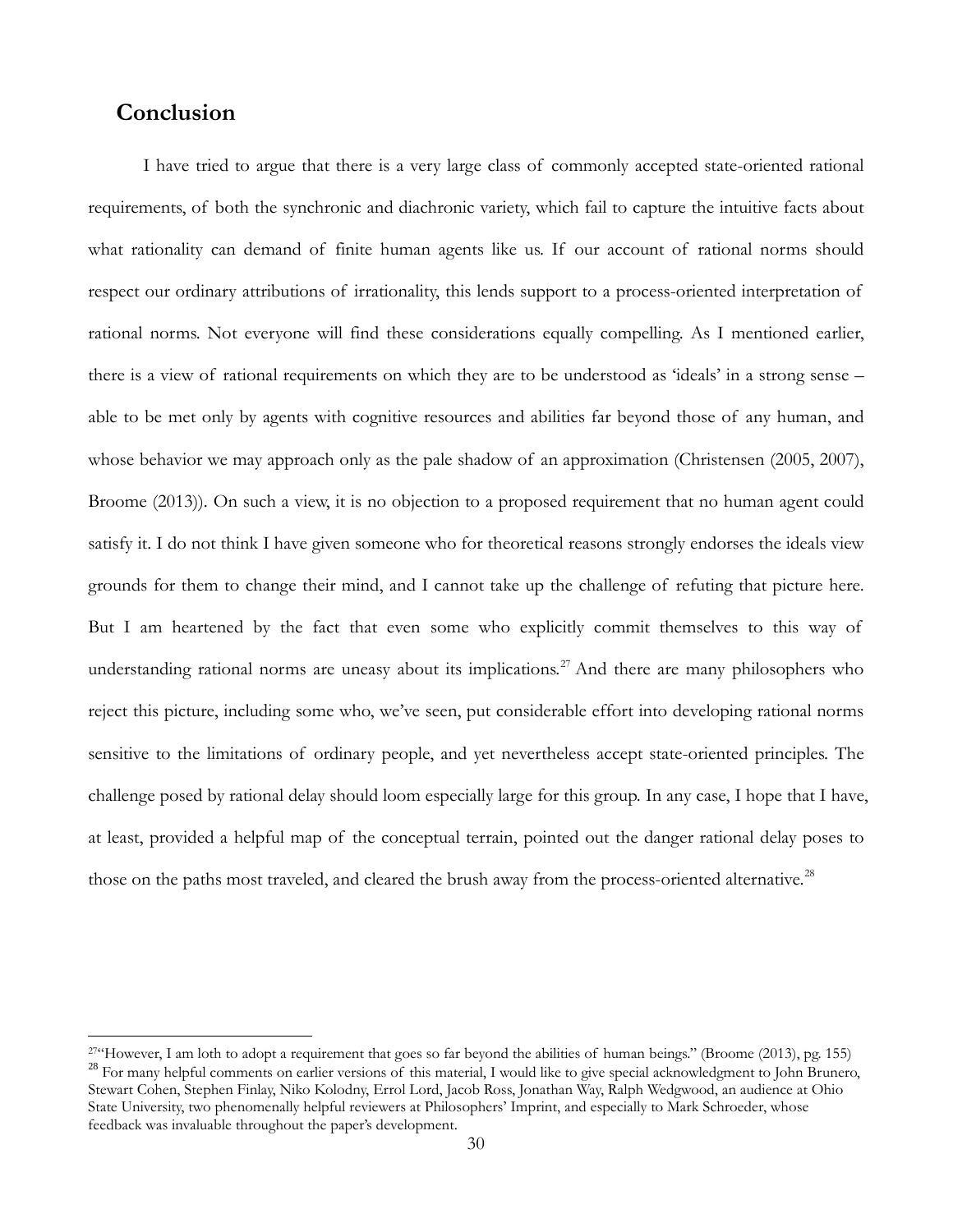# **References**

- Broome, J. "Wide and narrow scope." *Mind*, 116(462), 359–370. 2007.
- Broome, John. Rationality Through Reasoning. 2013.
- Carr, Jennifer. "Don't Stop Believing." Paper presented at the Belief, Rationality, and Action over Time conference, Madison, Wisconsin, Sept. 2015.
- Christensen, David. Putting Logic in its Place. Oxford University Press. 2005.
- Christensen, David. "Does Murphy's Law Apply to Epistemology?" Oxford Studies in Epistemology 2: 3-31. 2007.
- Cohen, Stewart. "Reasons to Believe and Reasons to Act." Forthcoming in *Episteme*.
- Greenspan, Patricia. "Conditional Oughts and Hypothetical Imperatives." *The Journal of Philosophy,* Vol. 72, No. 10. pp. 259-276. 1975.
- Hedden, Brian. "Time-Slice Rationality". *Mind,* 124(494), 449-491. 2015.
- Hedden, Brian. "Mental Processes and Synchronicity". Forthcoming in *Mind*.
- Hussain, N. "The Requirements of Rationality" ms.
- Kolodny, N. "Why be rational?" *Mind*, 114(445), 509–563. 2005.
- Kolodny, N. "State or process requirements?" *Mind*, 116(462), 371–385. 2007.
- Kvanvig, J.L. and Menzel, Christopher. "The Basic Notion of Justification." *Philosophical Studies*, 59(3), 235-261. 1990
- Lam, Barry. The Dynamic Foundations of Epistemic Rationality. Dissertation. Princeton. 2007.
- Lewis, David. "Why Conditionalize?" In Papers in Metaphysics and Epistemology. Oxford. 1999.
- Lord, Errol. "The Real Symmetry Problem(s) for Wide-Scope Accounts of Rationality." *Philosophical Studies*. 170(3), 443-464. 2013.
- Lord, Errol. "The Coherent and the Rational," *Analytic Philosophy*, 55, 2. 2014.